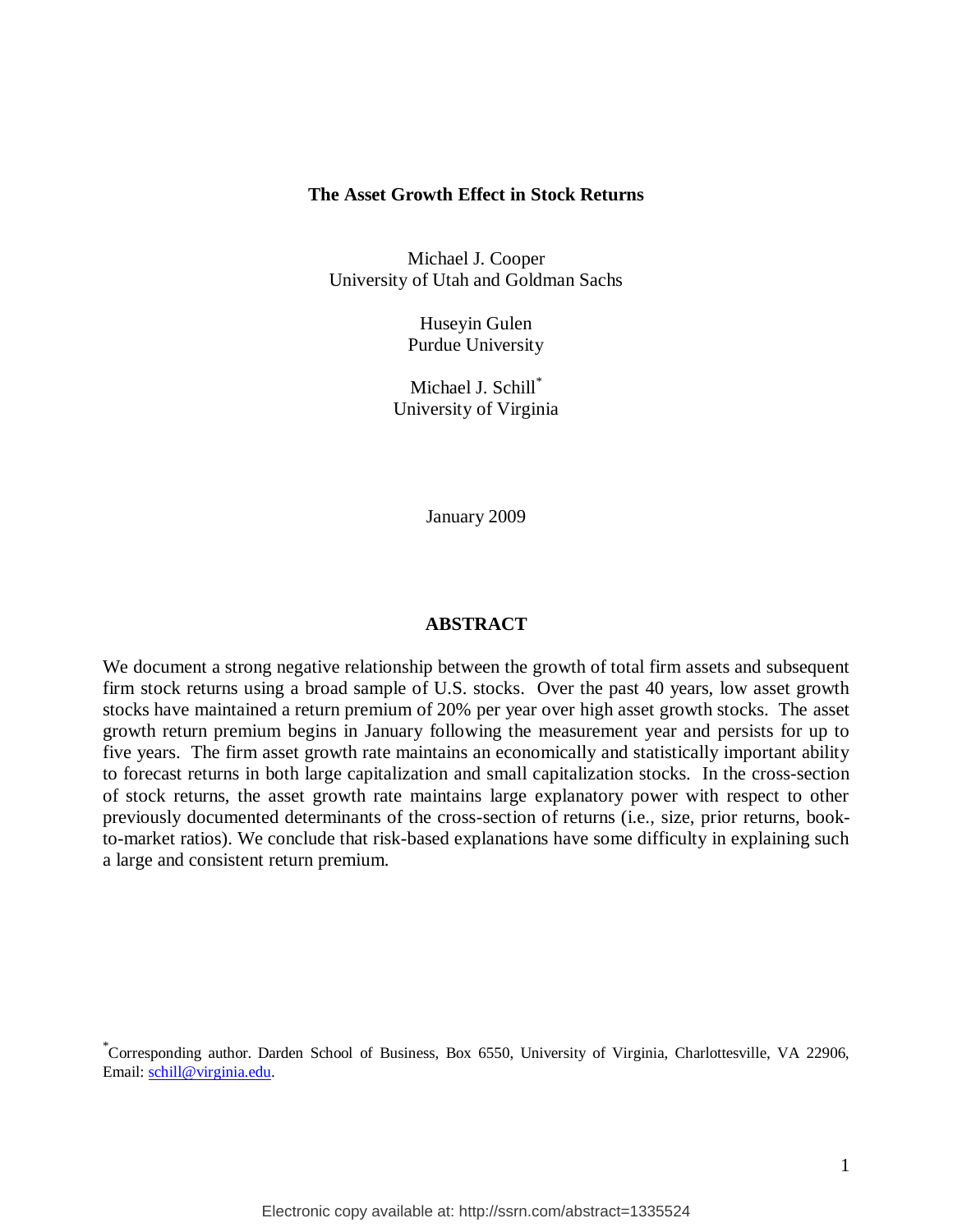## **1. Introduction**

 $\overline{a}$ 

Suppose that on June  $30<sup>th</sup>$  of each year from 1968 to 2006 an investor sorted U.S. stocks into ten equal portfolios based on the past year's percentage change in total corporate assets. If the investor bought the stocks with the highest past growth in assets, the mean annual portfolio return over the 39 year period would have been just 4%. If, alternatively, the investor bought the stocks with the lowest past growth in assets, the mean annual portfolio return would have been 26%. The investor in the low growth stocks would have achieved a 22% return premium by simply sorting stocks on one of the most available pieces of business data—the growth in the book value of assets. Cooper, Gulen, and Schill (2008) refer to this empirical fact as the "asset growth effect."

In this article, we review and document ongoing evidence for a strong asset growth effect in U.S. stock returns and update the results for Cooper, Gulen, and Schill. We find that on a riskadjusted basis, low asset growth stocks generate equal-weighted monthly returns that are 1.1% higher than high asset growth stocks (0.7% higher for value-weighted returns). The effect is consistent over time with the returns of low asset growth stocks exceeding those of high asset growth stocks in 90% (equal weighted) and 72% (value weighted) of the calendar years in the sample. Despite a return differential that is larger among small capitalization stocks, we show that the effect is still economically and statistically large among large capitalization stocks. The monthly difference in returns between low growth and high growth stocks is 0.63% for large capitalization stocks. Although our work focuses on returns over a one-year horizon, we show that the effect persists for up to five years. Over a five year horizon, the return difference for low growth and high growth stocks is 91% on an equal-weighted basis and 50% on a value-weighted basis. The asset growth effect maintains a seasonal component with the effect being strongest in the month of January. Lastly we test the ability of firm asset growth to explain the cross-section of returns in a regression format. We find a strong and significant negative relationship with subsequent returns and historical firm asset growth. We show that a firm's growth rate in assets is

 $<sup>1</sup>$  A growing number of papers observe a similar negative relationship between various measures of firm asset growth</sup> and subsequent stock returns (see Fairfield, Whisenant, and Yohn, 2003; Titman, Wei, and Xie, 2004; and Broussard, Michayluk, and Neely, 2005; Anderson and Garcia-Feijoo, 2006; Polk and Sapienza, 2008; Lyandres, Sun, and Zhang, 2008; Xing, 2008). Chen, Yao, Yu, and Zhang (2008) document that the asset growth effect also exists across a wide cross-section of Pacific-Basin markets. We also reference the large literature on the relationship between corporate expansion and contraction events and subsequent returns and measures of firm asset growth events. See Fama and French (1998) for a partial review of this literature.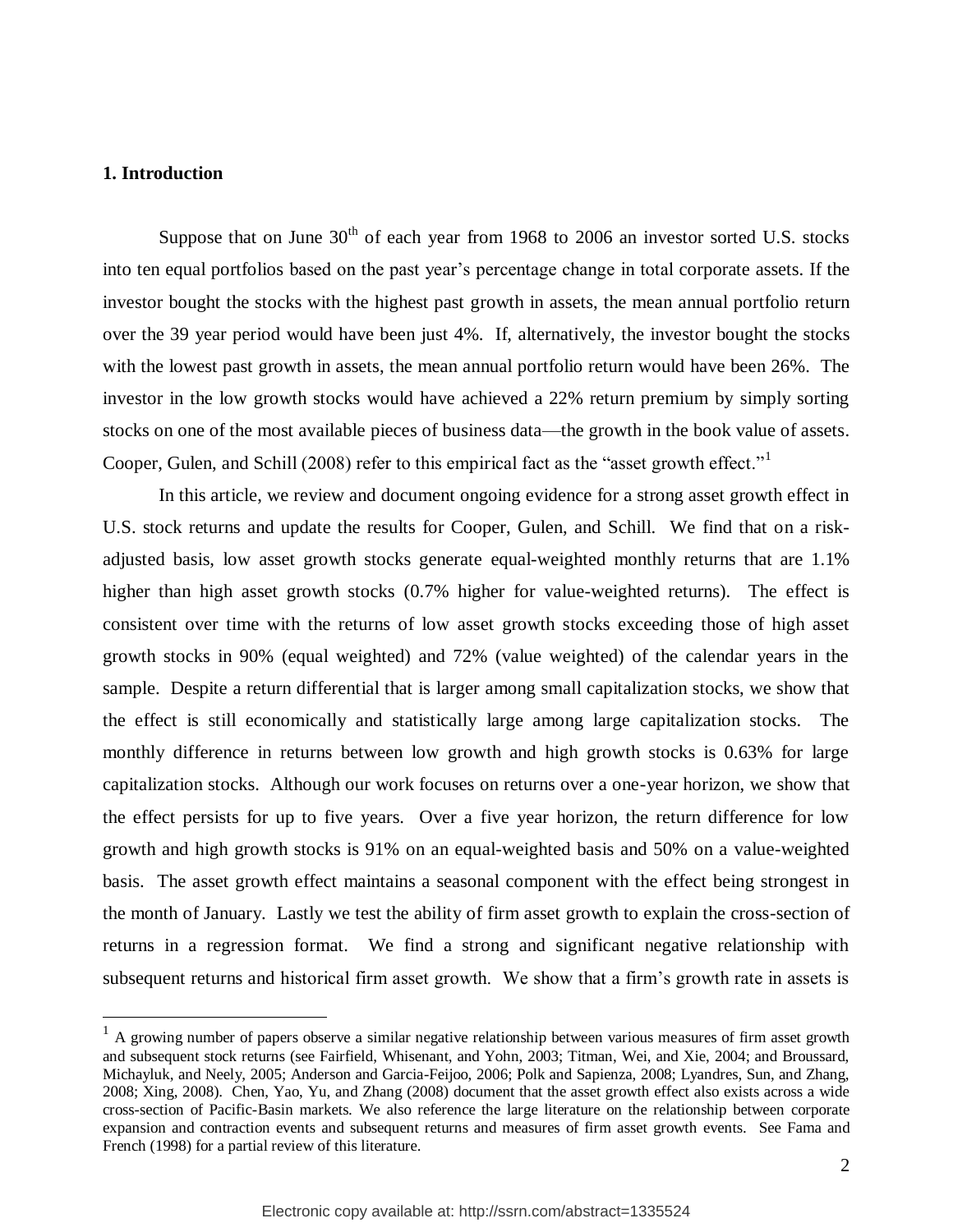at least as powerful in explaining returns as other well known effects such as size, book-to-market, and return momentum and reversals.

There is some theoretical work that predicts a negative correlation between asset investment and subsequent returns (see Cochrane, 1991, 1996; Berk, Green, and Naik 1999; Gomes, Kogan, and Zhang, 2003; and Li, Livdan, Zhang, 2008). We discuss the reconciliation of the asset growth effect with risk-based explanations. We find little support that risk-based compensation provides a full explanation of the effect. In particular, the magnitude of the return premium appears too great to be justified by a compensation for risk. To illustrate, consider the simple example reported at the beginning of this introduction. In this empirical example, we must first accept that firms in the high growth group earn equilibrium returns of only 4%. The annualized return on U.S. Treasury bills (as reported by Ibbotson and Associates) was 6% over the same July 1968 to June 2007 sample period. Thus to accept a risk-based explanation, we must accept that a sample of small capitalization, rapid growth firms maintain risk levels such that a negative risk premium is warranted in equilibrium. Second, we must accept that the sample of low growth firms are of sufficiently greater risk as to justify their equilibrium returns of 26%. This 22% return premium seems difficult to justify with a risk-based explanation. Over the sample period there appears to be very little risk in the investor holding low asset growth stocks as they almost always outperform the high growth stocks (only 10% of the annual low-growth-minus-high-growth return spreads are negative and then by only a modest amount).

The paper proceeds as follows. It reviews the economic magnitude of the asset growth effect in Section 2, examines cross-sectional relationships in Section 3, and discusses explanations for the effect in Section 4. Section 5 provides concluding remarks.

## **2. The returns to asset growth portfolios**

## *2.1. Asset growth portfolios*

As our sample, we use all non-financial U.S. stocks listed on NYSE, Amex, and NASDAQ with available stock return and total assets data on the CRSP monthly stock return files and the Compustat annual industrial files from 1968 through 2007. To mitigate backfilling biases (Fama and French, 1993), we require that a firm be listed on Compustat for two years before it is included in the data set. We sort the sample at the end of June in each year into ten equal groups based on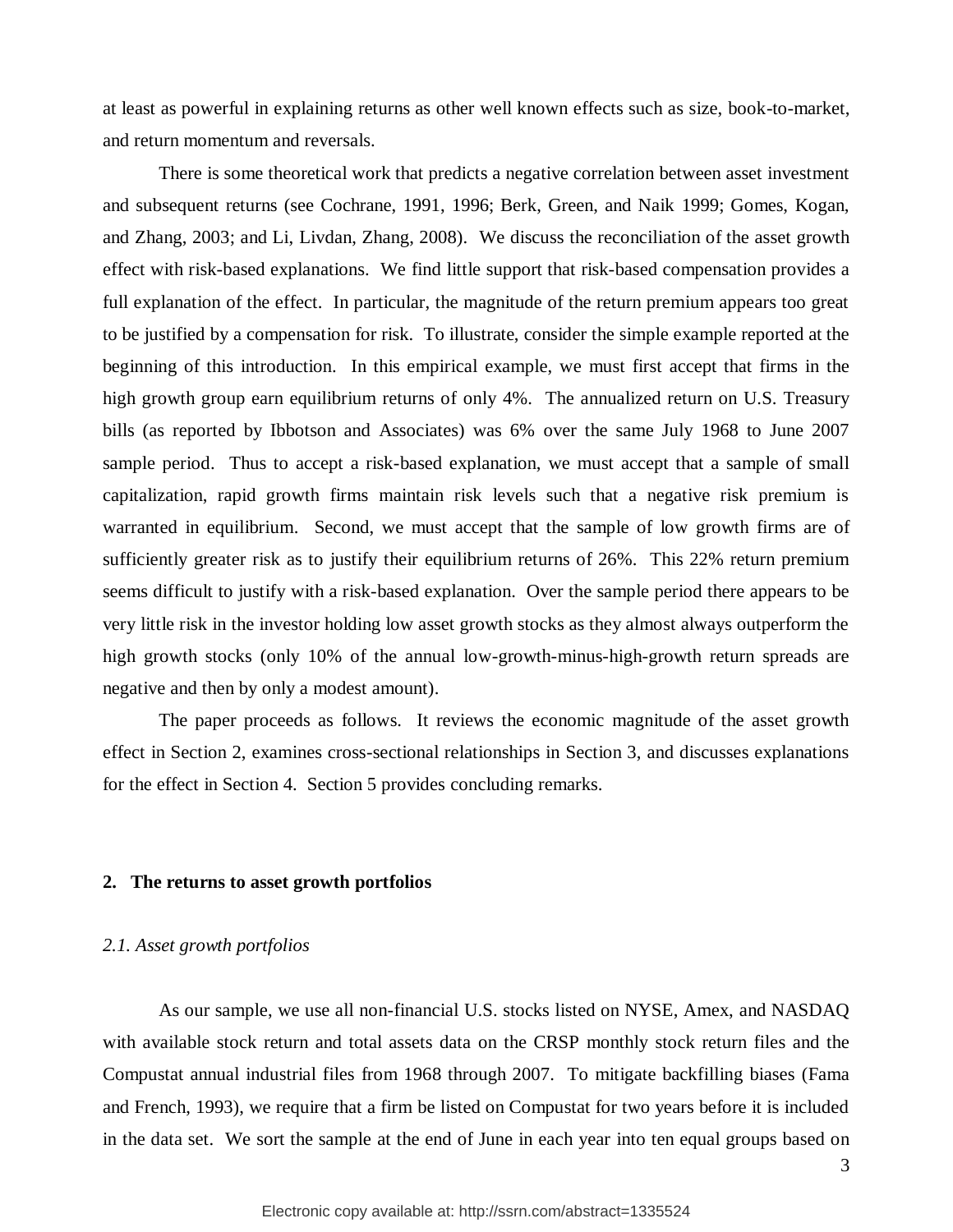the percentage change in total assets for the previous year. To be more specific, we sort stocks in year t+1 based on the asset growth rate in year t defined as

Asset growth  $(t) = (Total assets (t) - Total assets (t-1))/ Total assets (t-1)).$  (1)

We require that the total asset value used to sort the stocks be at the latest as of the end of December of the previous year. For example, to form the portfolio in June of 2005 we use the growth rate based on the total assets reported as of December of 2003 and 2004. If the firm maintained a fiscal year of March, we use the total assets reported as of March 2003 and 2004. This approach, following Fama and French (1992), assures that the data used in portfolio formation is publicly available as of the sorting period. Table 1 provides summary statistics for the sample of firms based on the asset growth groups. The statistics reported are time-series averages of annual median values. The median annual growth rate differs quite strikingly across portfolios. The asset growth rate varies from an average median value of -22% for the low growth group to 83% for the high growth group. Firms in the extreme growth groups tend to be smaller than those with less changes in total assets. Firms in both the high and low growth groups are relatively small with a median assets and market capitalization of \$26 million and \$25 million, respectively, for the low growth group and \$81 million and \$121 million, respectively for the high growth group. It is important to note that dollar values may appear small as they are median current values and have not been adjusted for inflation over the sample period. The values compare to \$196 million and \$162 million in assets and market capitalization, respectively, for firms with median asset growth rates. High growth firms are historically more profitable than low growth firms with return on assets (ROA) of -3% for the low growth firms and 21% for the high growth firms. We define ROA as earnings before interest, taxes, depreciation, and amortization (EBITDA) divided by the same year total assets. In unreported tests, we find that the gap in ROA substantially narrows in subsequent years.

# *2.2. Returns at a one-year horizon*

Over the 39 years in our sample, we form both equal-weighted and value weighted asset growth portfolios as of the last trading day in June of each year, hold the portfolio for one year, and then rebalance the portfolio the next June. We report the mean portfolio returns in Table 2. During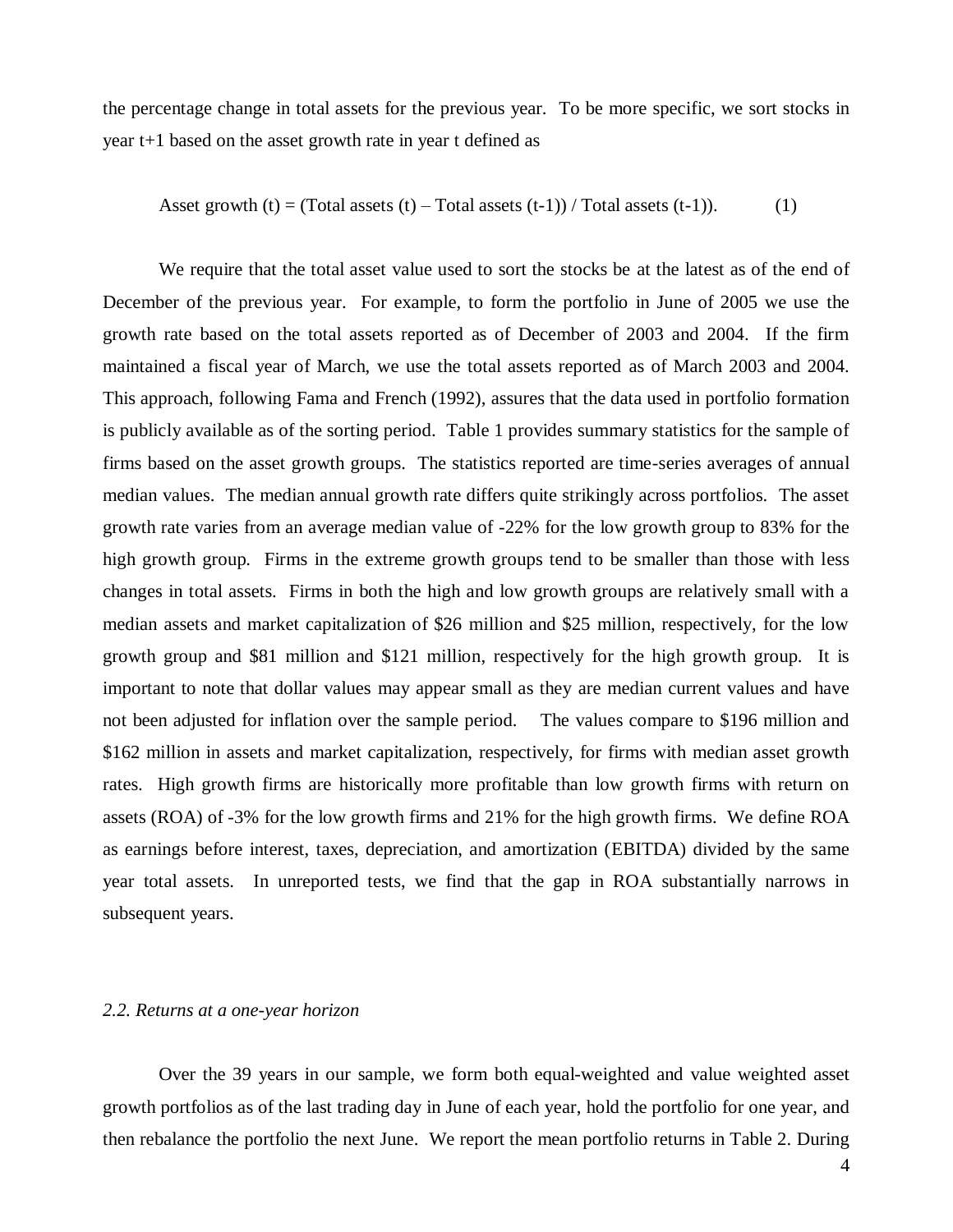the first year after portfolio formation (July to June of the following year), we observe a negative monotonic relationship between the asset growth rate and the portfolio returns. On an equal weighting, the low growth monthly portfolio return is 1.94%, whereas the return of the high growth portfolio is only 0.35%. A strategy that is long the low growth stocks and short the high growth stocks generates a zero investment return of 1.59% per month. On a value weighting, the spread between low growth and high growth returns is 1.05% per month. Both values are highly statistically significant.

To adjust the portfolio returns for variation in risk, we regress the monthly portfolio returns on the Fama and French (1993) factors and report the intercept (alpha) value. These adjusted returns continue to show statistically important differences in returns across asset growth portfolios. The returns continue to be monotonically related to asset growth rates and the difference in returns maintains its economic and statistical significance. The risk-adjusted spread between low and high growth stocks is 1.48% per month for the equal-weighted portfolios and 0.70% per month for the value-weighted portfolios.

In Table 3 we report individual annual returns for the low and high asset growth portfolios returns for each year from 1968 to 2006. We observe that the return premium of low growth stocks over high growth stocks is remarkably persistent over time. Of the 39 years in the sample period, there are only 4 years in the equal-weighted results for which the returns of the low growth stocks do not exceed those of the high growth stocks, and then by a relatively small margin (-8% return in 2004). The most positive return for the low growth less high growth portfolios is 1999 with 120% return. For the value-weighted portfolio, the frequency of negative returns is greater at 11 times or 28% of the sample years (vs. 10% for the equal-weighted portfolio) with the largest negative return being -14% in 1990 and 1994. The year 2002 is associated with the highest value-weighted spread at 44%. The table suggests that the downside risk associated with the asset growth effect in returns was relatively modest.

By comparing the results of the equal-weighted and value-weighted portfolios we observe that the asset growth effect is more important for small capitalization stocks. To compare our results across capitalization levels, we report capitalization-segmented portfolios returns. To do this, we sort firms into three size groups using the  $30<sup>th</sup>$  and  $70<sup>th</sup>$  NYSE market equity percentiles in June of the sorting year. For each capitalization group (small, medium, and large) we then assign firms to one of ten deciles based on annual asset growth rates, and form equal-weighted and valueweighted portfolios for the next 12 months. We report these results in Table 4. In Panel A, we present equal-weighted portfolio three-factor alphas separately for small firms, medium firms, and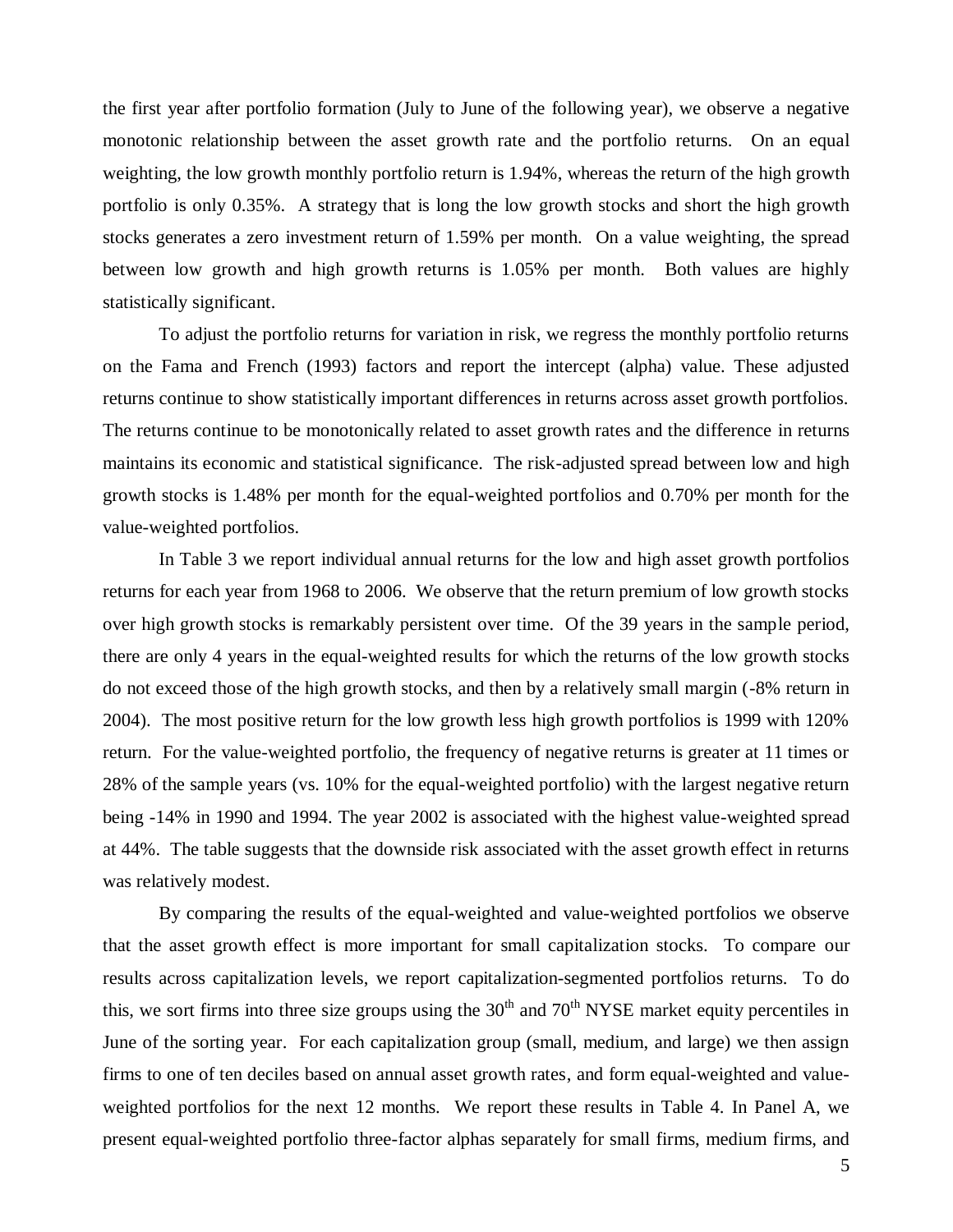large firms. In Panel B, we present value-weighted portfolio results. When we examine the robustness of the asset growth-sorted portfolios to firm size, we see that the pricing errors are the greatest for the smaller-sized firms (the average monthly alpha spread between high and low growth equal-weighted small firms is 1.63% (*t*-statistic = 8.96) and for the value-weighted small portfolios the alpha spread is  $1.03\%$  (*t*-statistic = 6.18)). For the medium size group, the average monthly alpha spread between high and low growth equal-weighted firms is 0.40% (*t*-statistic = 2.04) and for the value-weighted portfolios the alpha spread is 0.37% (*t*-statistic = 1.79). For the large size group, the average monthly alpha spread between high and low growth equal-weighted firms is 0.63% (*t*-statistic = 2.54) and for the value-weighted portfolios the alpha spread is 0.63% (*t*-statistic = 2.54). The asset growth effect is present across all size groups.

## *2.3. Returns at a five-year horizon*

To this point we have only focused on returns at a one-year horizon following the June sorting date. In this section we examine the long-run return effects of sorting on asset growth. We examine the average raw returns to the growth-sorted portfolios in event time for five years following the date of portfolio formation. In Table 5, we report the mean raw returns for the extreme low growth and high growth portfolios on an equal-weighted (Panel A) and valueweighted (Panel B) basis. We observe that on an equal-weighted basis, the premium of low growth returns over high growth returns persists for at least five years. The monthly return premium for Years 1 through 5 are 1.59%, 0.78%, 0.44%, 0.41%, and 0.26%, respectively. All of these positive differences in returns is statically significant. If we cumulate the returns over the full five years, the return premium is 91% with a highly significant t-statistic of 9.63. On a value-weighted basis, the differential in returns is statistically significant for Years 1 through 3 with low growth less high growth return premium of 1.05%, 0.68%, and 0.53%, respectively. The cumulative return differential over the five-year horizon is 50%.

In Figure 1 we report the mean returns over the five-year horizon for all ten asset growth portfolios and include portfolio returns for the five years prior to portfolio formation. Here we observe a clear return reversal in returns at the time of sorting. High asset growth firms with associated high past returns tend to maintain low subsequent returns and low asset growth firms with low past returns tend to experience high subsequent returns. This reversal in returns is monotonic across growth rate and is almost completely symmetrical in the equal-weighted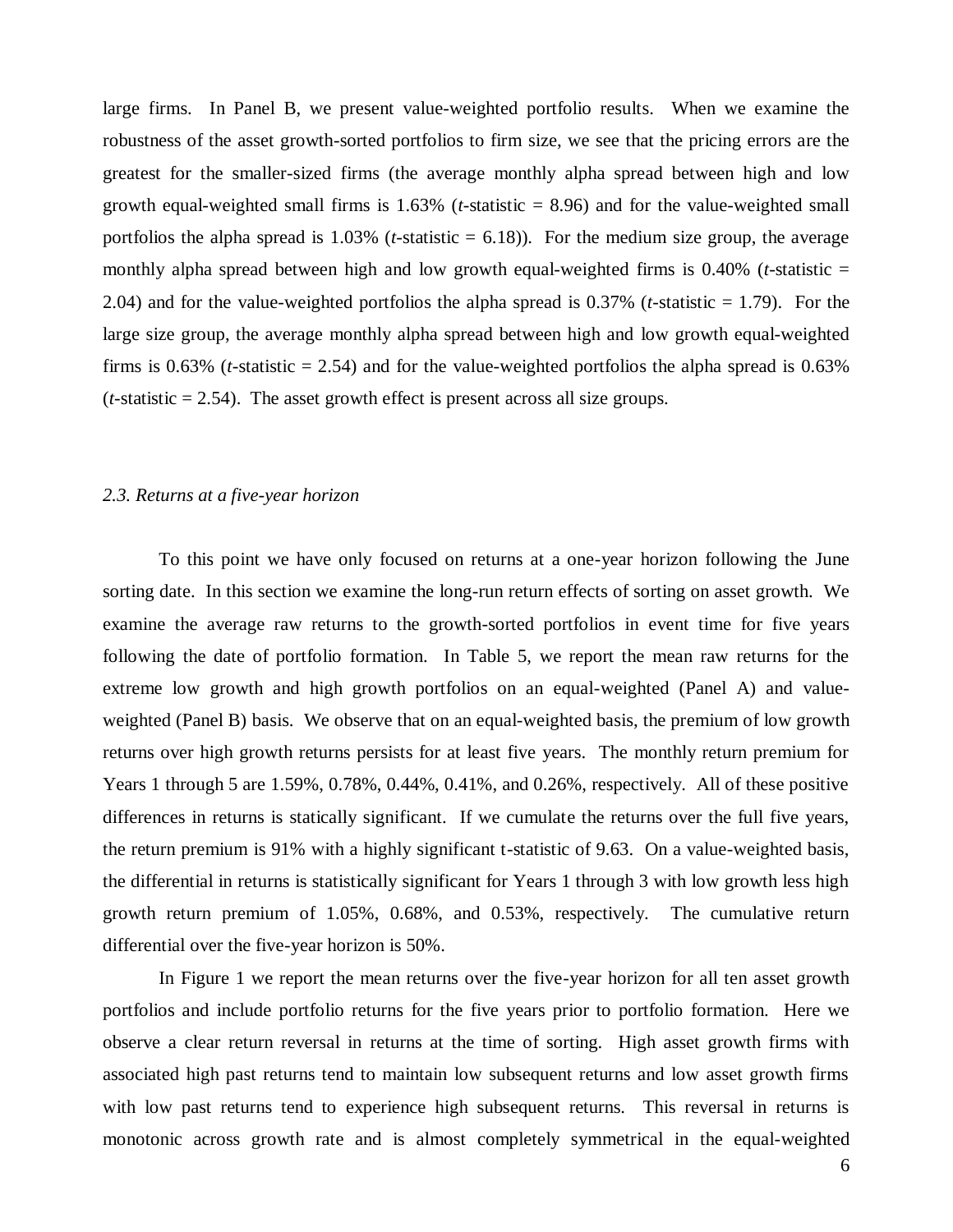portfolios. Figure 1 indicates that the extreme portfolio results presented in Table 5 are simple extensions of what is happening at all levels of asset growth rates.

Cooper, Gulen, and Schill (2008) perform a number of robustness tests on the asset growth effect. They find that the effect persists when one excludes stocks priced below \$5 per share and stocks with fiscal year-end total assets less than \$10M in assets. They also find that the results are similar if one omits those firms that have experienced an equity offering or acquisition around the portfolio formation year. Thus, the asset growth effect is not simply due to poor returns for firms following such events as equity offerings or corporate takeovers. They also observe that most compnents of the balance sheet contribute to asset growth effects in returns. They observe negative correlation with such individual balance sheet components as current assets; property, plant and equipment; intangible assets; current liabilities; total debt; and total equity. We conclude that firm asset growth rates are a strong predictor of future returns.

# **3. Cross-sectional tests**

 $\overline{a}$ 

In this section we perform cross-sectional regressions of annual firm stock returns on asset growth and other firm characteristics. We seek to determine if the asset growth effect is merely a manifestation of other important determinants of the cross-section of returns. We compete asset growth with a base set of control variables that include firm book-to-market equity, market capitalization, 6-month lagged returns, and 36-month lagged returns (Fama and French (1992), Jegadeesh and Titman (1993), and DeBondt and Thaler (1985)).<sup>2</sup> To mitigate the potential effects of possible microstructure biases emanating from the use of CRSP monthly closing prices, we use geometrically compounded annual firm returns (instead of the typical monthly returns) as the dependent variable in the cross-sectional regressions. To be included in any regression, firms must have nonmissing data for the following variables in our base model: book-to-market equity, capitalization, 6-month lagged returns, asset growth, and lagged asset growth. Since the asset growth value is already lagged one year, the lagged asset growth value is actually lagged two years.

 $2^2$  Consistent with the measurement of the asset growth rate, we form all of our accounting variables at the end of June in year *t,* using accounting information from fiscal year-end *t*-1 from Compustat. For price-scaled or market valuescaled accounting ratios, such as book-to-market (BM), we use price or market value from December of year *t*-1. For firm capitalization, we use the market value of the firm's equity from CRSP at the end of June of year *t*. For lagged return measures, Past 6 month returns and Past 36 month returns, we calculate the holding period return from the last 6 months and 36 months, respectively, ending in June of year *t*. All of the variables are updated annually, at the end of June each year.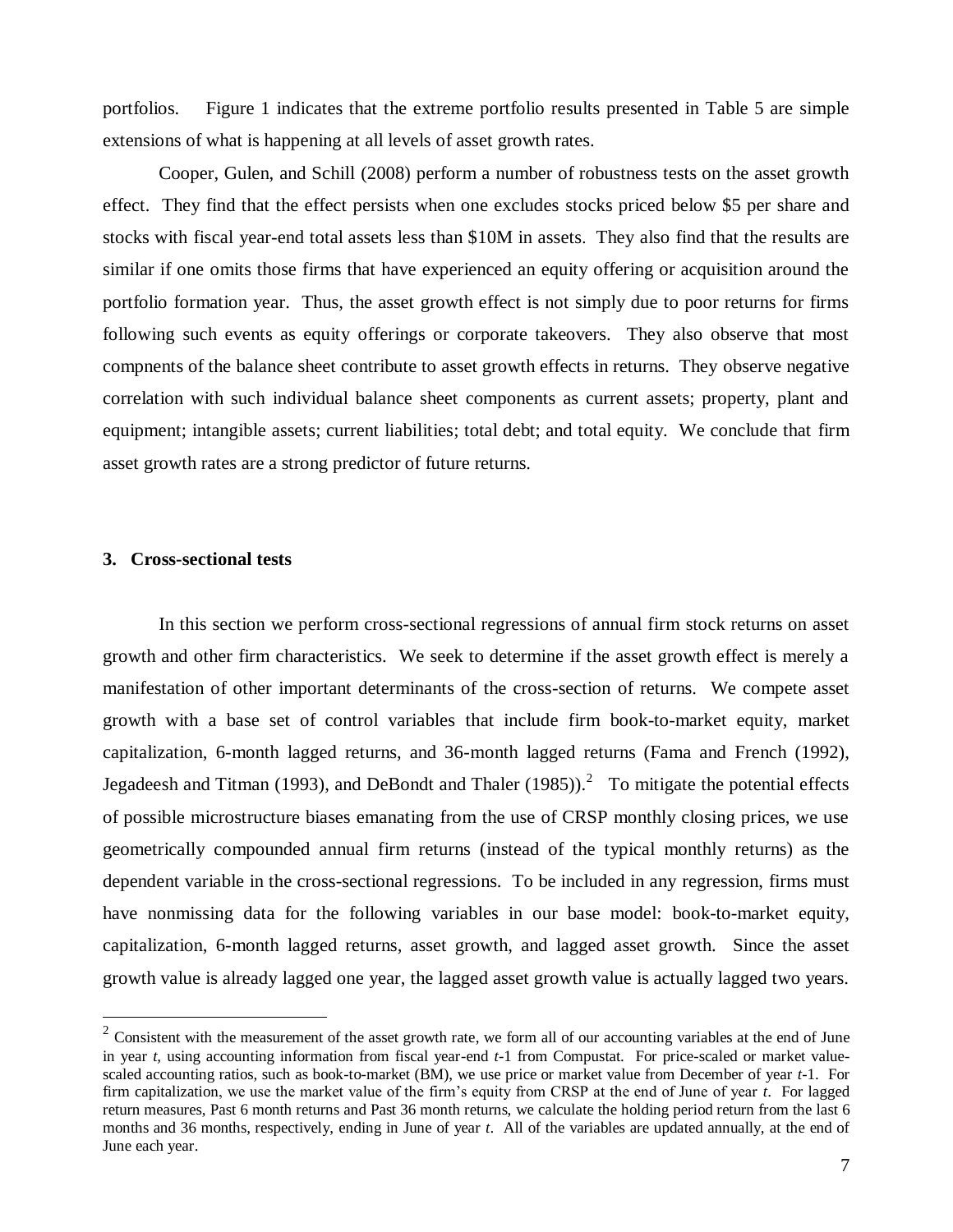In these tests, we exclude all firms with negative book value in year *t*-1. In addition to the full sample test, we also perform these regressions on our small, medium, and large size-sorted groups. The standard errors from the regressions are adjusted for autocorrelation in the beta estimates following Cooper, Gulen, and Schill (2008)

We report these results in Table 6. In the first model, we report the results of the regression for the full sample. We observe that the explanatory power of asset growth is not subsumed by the other determinants of the cross-section. The t-statistic for asset growth is -6.07. In comparison, the t-statistics for the book-to-market ratio, capitalization, and past 6- and 36-months returns is 3.38, - 1.41, 0.95, and 0.44. Even the twice lagged asset growth measure maintains important explanatory power in the regression with a t-statistic of -2.83. The strongly statistically negative correlation between asset growth and subsequent returns in these tests is consistent with the observed return behavior in the tests based on asset growth rate sorts presented in Section 2. Table 6 also confirms the capitalization-based tests presented in table 4. The asset growth rate maintains important explanatory power across all three capitalization levels. The coefficients (t-statistics) for the small cap, medium cap, and large cap sub-samples are respectively, -0.07 (-5.19), -0.07 (-4.30), and -0.05 (-3.59). As none of the other variables maintains statistical significance across all sub-samples, the asset growth rate appears to be at least as important as any of the other prevailing firm characteristics in explaining returns.

Cooper, Gulen, and Schill (2008) and Lipson, Mortal and Schill (2009) examine how the asset growth rate compares in explaining returns with a variety of other measures of firm growth. They test a host of related measures that have all been shown to have explanatory power, including accruals (Sloan, 1996; Hirshleifer, Hou, Teoh, and Zhang, 2004; and Zhang, 2006), capital investment (Titman, Wei, and Xie, 2004; Anderson and Garcia-Feijoo, 2006; Polk and Sapienza, 2009; and Xing, 2008), inventory and fixed capital growth (Lyandres, Sun, and Zhang, 2008), and growth rates in sales (Lakonishok, Shleifer, and Vishny, 1994). Cooper, Gulen, and Schill (2008) and Lipson, Mortal and Schill (2009) both find that the simple total asset growth rate maintains superior ability in explaining returns to any of the other measures.

## **4. What explains the asset growth effect?**

A variety of papers suggest that the return premium achieved by low asset growth stocks is consistent with compensation for risk (see Cochrane, 1991, 1996; Berk, Green, and Naik 1999;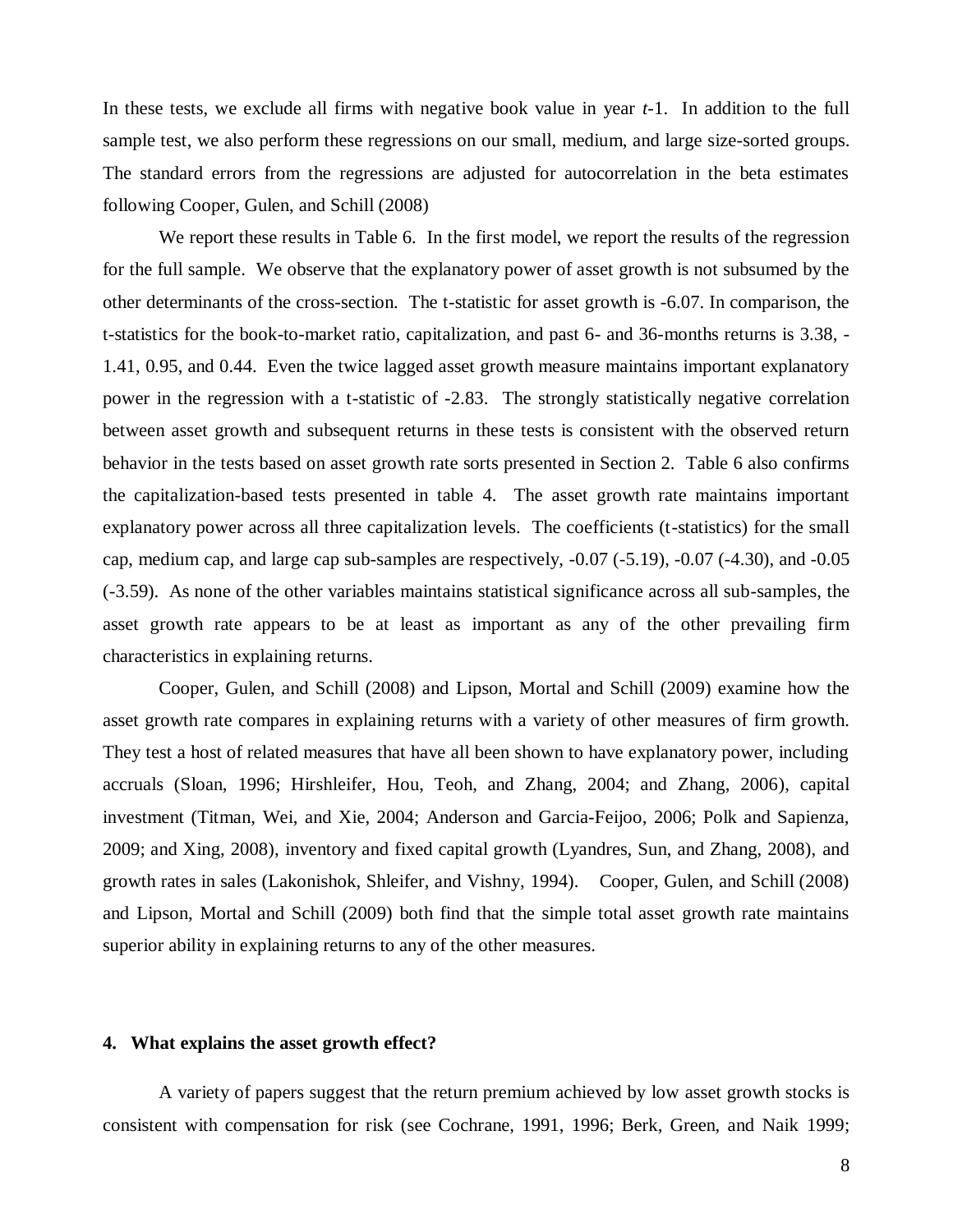Gomes, Kogan, and Zhang, 2003; and Li, Livdan, Zhang, 2008). One argument made is that firms maintain a mix of growth options and assets in place, and growth options are inherently more risky than assets in place. As firms exercise growth options, the asset mix of the firm becomes less risky as assets in place displace growth options. The systematic reduction in risk following the exercise of growth options induces a negative correlation between investment and subsequent returns. Another risk-based argument for the growth-return relationship arises in the q-theory framework (Tobin, 1969; Yoshikawa, 1980) if firms experience adjustment costs to investment. In this model, investment expands as required returns decline.

By definition, risk-based explanations assert that the relationship between abnormal returns and asset growth rates should disappear once proper risk adjustments are made. For the practitioner, such risk adjustments may be empirically difficult to implement. There is expanding empirical support for such risk-based explanations. Lyandres, Sun, and Zhang (2008) create an investment factor (long in low-investment stocks and short in high-investment stocks) and use that factor to explain the abnormal returns to firms expanding due to stock and equity issuance. They conclude that their evidence lends support to the theoretical predictions of the risk-based theories. Li, Li, and Zhang (2008) use proxies for the cost of external finance to find that the asset growth and other effects are larger for firms with greater costs of external finance consistent with riskbased theories of asset growth effects. Anderson and Garcia-Feijoo (2006) show that after controlling for growth in capital expenditures, the book-to-market effect is substantially diminished. Their interpretation of this result, consistent with theoretical work by Berk, Green and Naik (1999), is that the book-to-market effect is driven by changes in risk. In particular, firms with high book-to-market ratios are making investments in relatively low risk projects, and this change in asset composition implies a reduction in risk and, therefore, lower future returns. Xing (2008) also shows that asset growth effect diminishes the book-to-market effect and attributes the result to implications of q-theory.

One important problem with the above empirical findings is that they are all also consistent with systematic mispricing across asset growth as a firm characteristic (see Daniel and Titman, 1997). Thus, we are unable to discriminate whether the return premium for low growth stocks is due to systematic variation in risk or the return reversal caused by systematic over capitalization of high growth stocks and undercapitalization of low growth stocks. Cooper, Gulen, and Schill (2008) and Lipson, Mortal and Schill (2009) provide some evidence that attempts to discriminate between risk-based and mispricing based explanations. They conclude that the asset growth effect is not fully explained by variations in risk.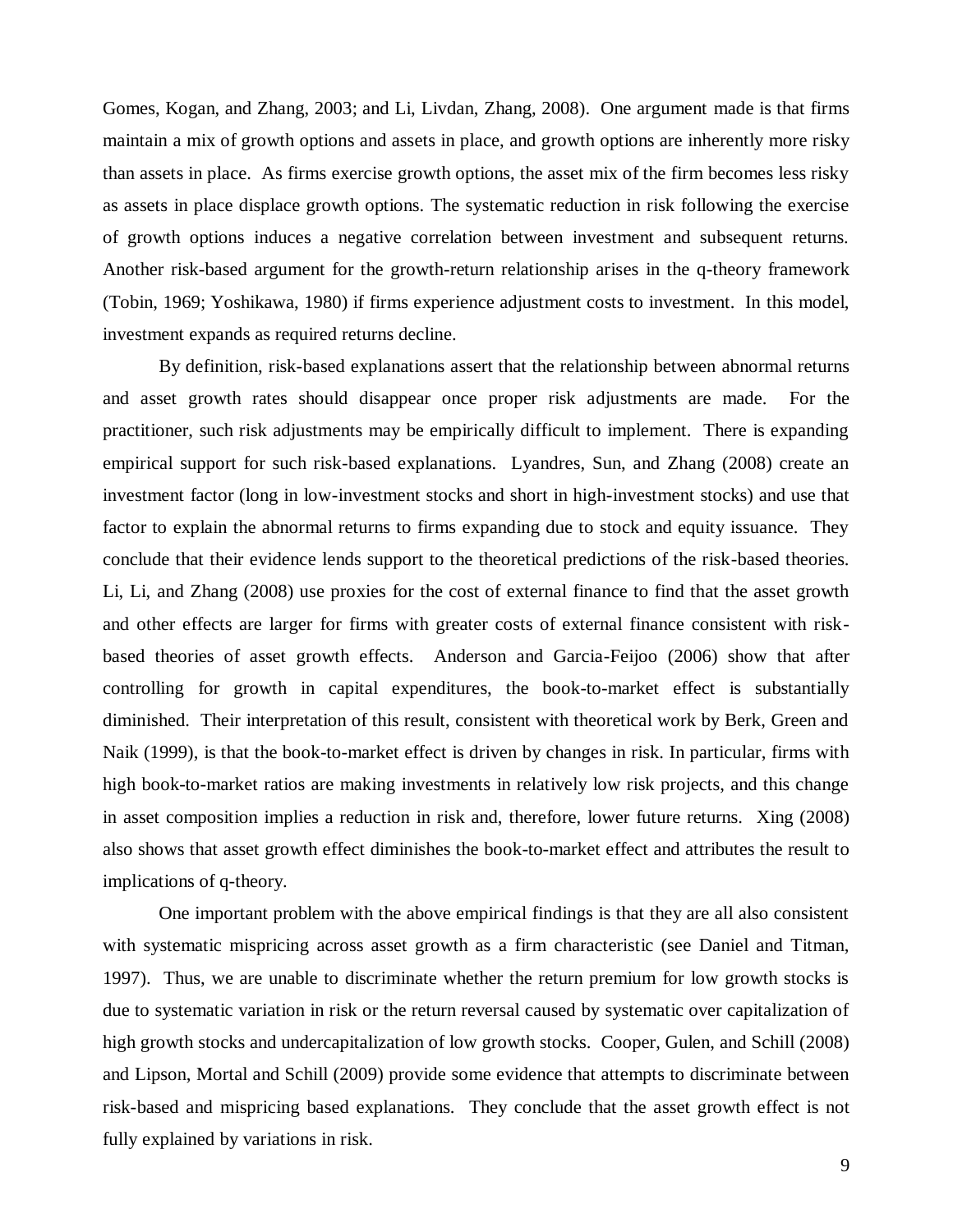One way to interpret the evidence is to put the onus of justification on the systematic riskbased explanation. We present a number of empirical facts below. Reconciliation of the asset growth effect with risk-based explanations requires accepting these empirical facts in a risk-based context.

- 1. Small-cap, rapidly expanding firms are as risky if not less risky than that of Treasury bills. The evidence suggests that high growth firms maintain a zero to negative return premium over Treasury bills over the sample period.
- 2. Rational investors require a massive 20% return premium for holding the risk associated with low growth firms. The risk aversion required seems particularly large given the infrequency of downside return outcomes over the sample period.
- 3. Standard risk-based models (e.g., CAPM, Fama-French) are unable to explain the effect. This evidence includes time-varying tests (Cooper, Gulen, and Schill, 2008; Lipson, Mortal, and Schill, 2009).
- 4. Following portfolio formation, subsequent stock returns on earnings announcement days average 0.27% for low growth firms and -0.10% for high growth firms (Cooper, Gulen, and Schill, 2008). While this result is fully consistent with the market being systematically positively surprised for low growth firms and negatively surprised for high growth firms, it is unclear how a risk-based story reconciles this fact.
- 5. The time-varying component of the asset growth effect is lower during periods of greater investor scrutiny and higher following periods of buoyant market returns (Cooper, Gulen, and Schill, 2008).
- 6. The asset growth effect is correlated with proxies for costs of arbitrage, including measures of bid-ask spread, price impact, and idiosyncratic volatility (Lipson, Mortal, and Schill (2009). There is no asset growth effect among stocks with little idiosyncratic risk. Although the correlation of arbitrage returns with arbitrage costs explains how a return anomaly can persist in equilibrium (Pontiff, 2006), it is unclear why a risk-based argument would explain such correlation structure.

We conclude that the empirical facts are difficult to reconcile with traditional risk-based explanations, and rather that the effect is at least partially due to the systematic market mispricing of growing businesses. We postulate that the source of the mispricing is due to the extrapolation of past gains to growth, such as suggested by Lakonishok, Shliefer, and Vishny (1994) and Polk and Sapienza (2009), or the under reaction to empire building as suggested by Titman, Wei, and Xie (2004). We assert that the one- to five-year asset growth effect is tied to systematic movement of securities back to unbiased values over this period.

To examine the timing of how prices are updated before and after the sorting period, we examine return behavior before and after sorting on a monthly rather than annual basis. To do this,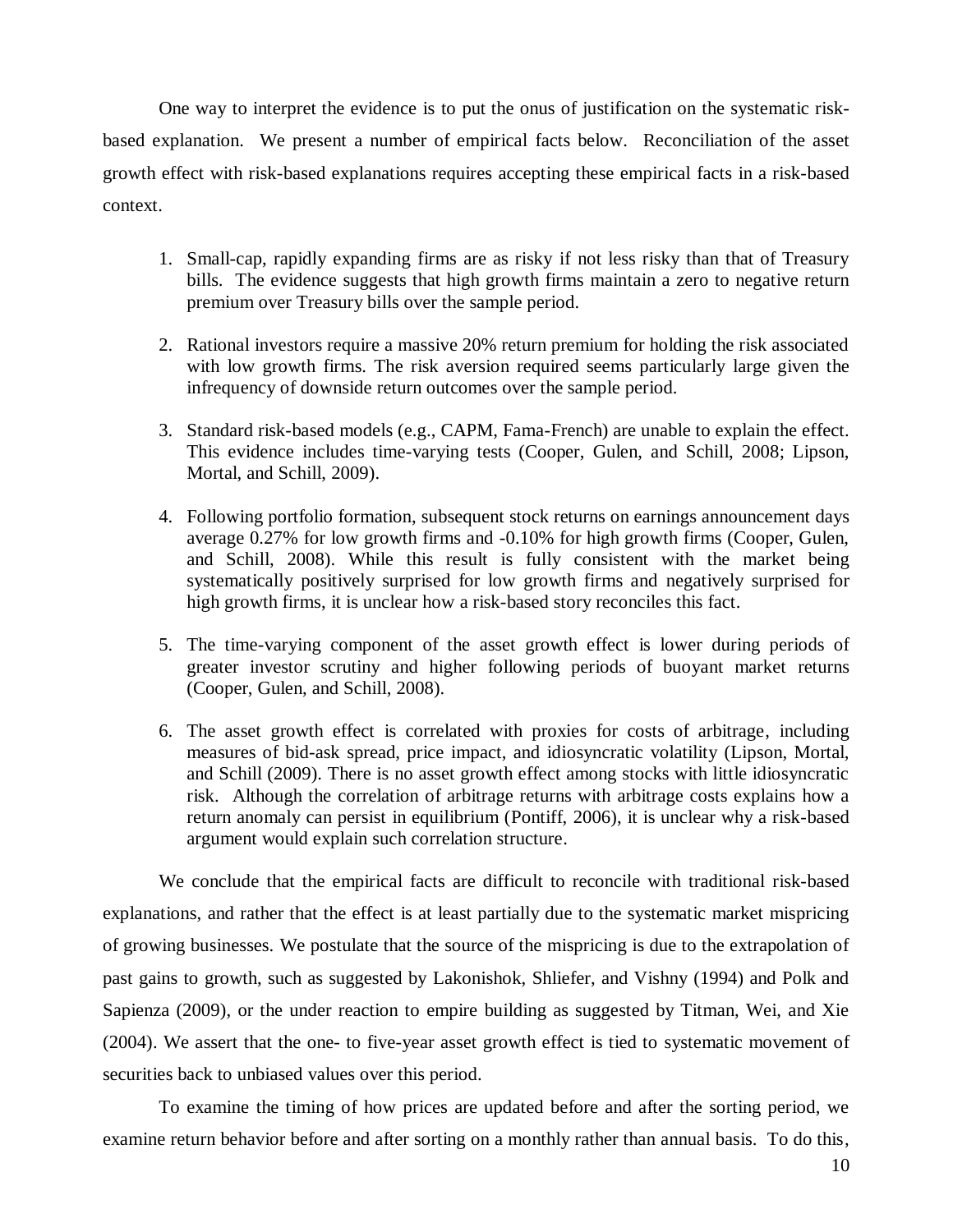we plot the mean equal-weighted monthly return to the low growth less the high growth portfolio over the months before and after the sorting period. The event period window begins 24 months prior to the sorting month (June) and ends 36 months after the sorting month. We plot the monthly mean values in Figure 2. The plot suggests that the transition of return reversal observed in Figure 1 is a sudden effect that begins in the month of January (relative month -6) of the sorting year. By waiting until June to form the portfolios, the asset growth arbitrageur misses very large returns that are available beginning in January. Figure 2 provides a better understanding of the annual returns plotted in Figure 1. In Figure 1, the Year -1 return appears quite similar across the asset growth deciles. This is because the year -1 return, as we define it, mixes six months of the return of the sorting year with six months of the return of the year before sorting. If we adjusted the sorting month to the end of December (rather than June), the returns disparity would be much greater in Year -1 of Figure 1. Moreover, the Year 1 returns reported throughout the paper would also be substantially higher. Since the total asset data is likely to not be available at the end of December, it is not clear when the execution of any trading strategy becomes completely feasible. The arbitrage incentive, however, is clear: the arbitrageur benefits by executing the asset growth trade as early in the sorting year as possible.

Figure 2 also reveals a curious January seasonal in the low-minus-high growth returns. Relative months -18, -6,  $+7$ ,  $+19$ , and  $+31$  all correspond to the month of January. It is obvious from Figure 2 that each of these months is associated with a large positive return relative to the other neighboring months. We suspect that this seasonal effect provides additional indications for future work on the explanations for the asset growth effect.

# **5. Conclusion**

In this paper we use a broad sample of U.S. stocks to document a strong negative relationship between growth in the total assets of a business and its subsequent stock returns. The effect is both large in statistical and economic importance. We find that the asset growth effect dominates a collection of other common effects in stock returns. We conclude that traditional riskbased explanations have some difficulty in explaining such a large and consistent return premium. Still, with a return premium of 20% per year, the asset growth effect deserves investor attention.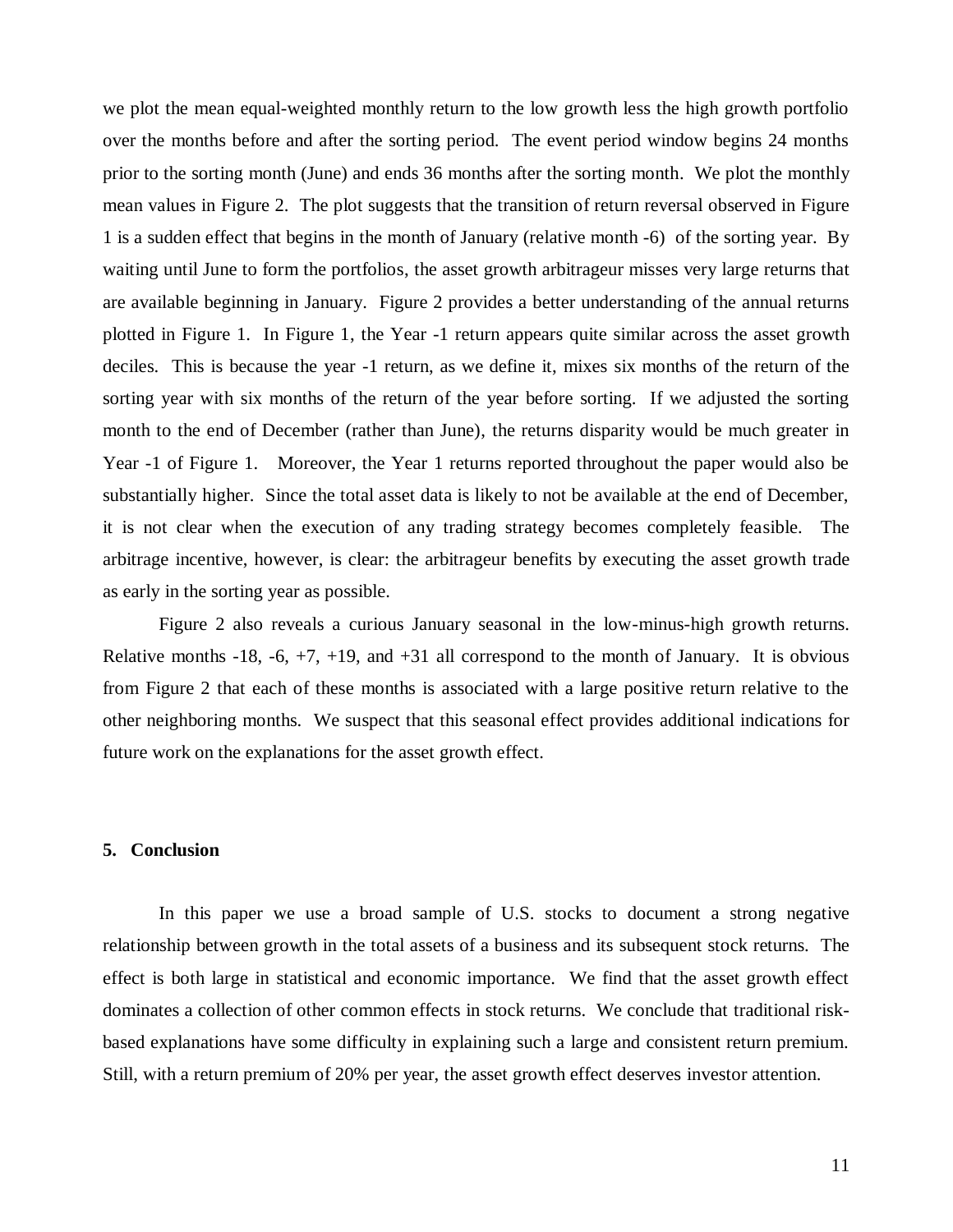# **References**

Anderson, C., and L. Garcia-Feijoo, 2006, Empirical evidence on [capital investment, growth](javascript:openWindow()  [options, and security returns,](javascript:openWindow() *Journal of Finance* 61, 171-194.

Berk, J., R. Green, and V. Naik, 1999, Optimal investment, growth options, and security returns, *Journal of Finance* 54, 1153-1608.

Broussard, J. P., D. Michayluk, and W. Neely, 2005, The role of growth in long-term investment returns, *Journal of Applied Business Research* 21, 93-104.

Chen, S., T. Yao, T. Yu, and Je. Zhang, 2008, Asset Growth and Stock Returns: Evidence from the Pacific-Basin Stock Markets, Working paper University of Rhode Island.

Cochrane, J., 1991, Production-based asset pricing and the link between stock returns and economic fluctuations, *Journal of Finance* 46, 209-237.

Cochrane, J., 1996, A cross-sectional test of an investment-based asset pricing model, *Journal of Political Economy* 104, 572-621.

Cooper, M., H. Gulen, and M. Schill, 2008, Asset growth and the cross-section of stock returns, *Journal of Finance* 68, 1609-1651.

Daniel, K., and S. Titman, 1997, Evidence on the characteristics of cross-sectional variation in stock returns, *Journal of Finance* 52, 1-33.

DeBondt, W., and R. Thaler, 1985, Does the market overreact? *Journal of Finance* 40, 793-805.

Fairfield, P., S. Whisenant, and T. Yohn, 2003, Accrued earnings and growth: Implications for future profitability and market mispricing, *The Accounting Review* 78, 353-371.

Fama, E., and K. French, 1992, The cross-section of expected stock returns, *Journal of Finance* 47, 427-465.

Fama, E., and K. French, 1993, Common risk factors in returns on stocks and bonds, *Journal of Financial Economics* 33, 3-56.

Fama, E., 1998, Market Efficiency, Long-Term Returns and Behavioural Finance, *Journal of Financial Economics* 49, 283-306.

Fama, E., and J. MacBeth, 1973, Risk, return, and equilibrium: Empirical tests, *Journal of Political Economy* 81, 607-636.

Gomes, J., L. Kogan, and L. Zhang, 2003, Equilibrium cross-section of returns, *Journal of Political Economy* 111, 693-732.

Hirshleifer, D., K. Hou, S. H. Teoh, and Y. Zhang, 2004, Do investors overvalue firms with bloated balance sheets? *Journal of Accounting and Economics* 38, 297-331.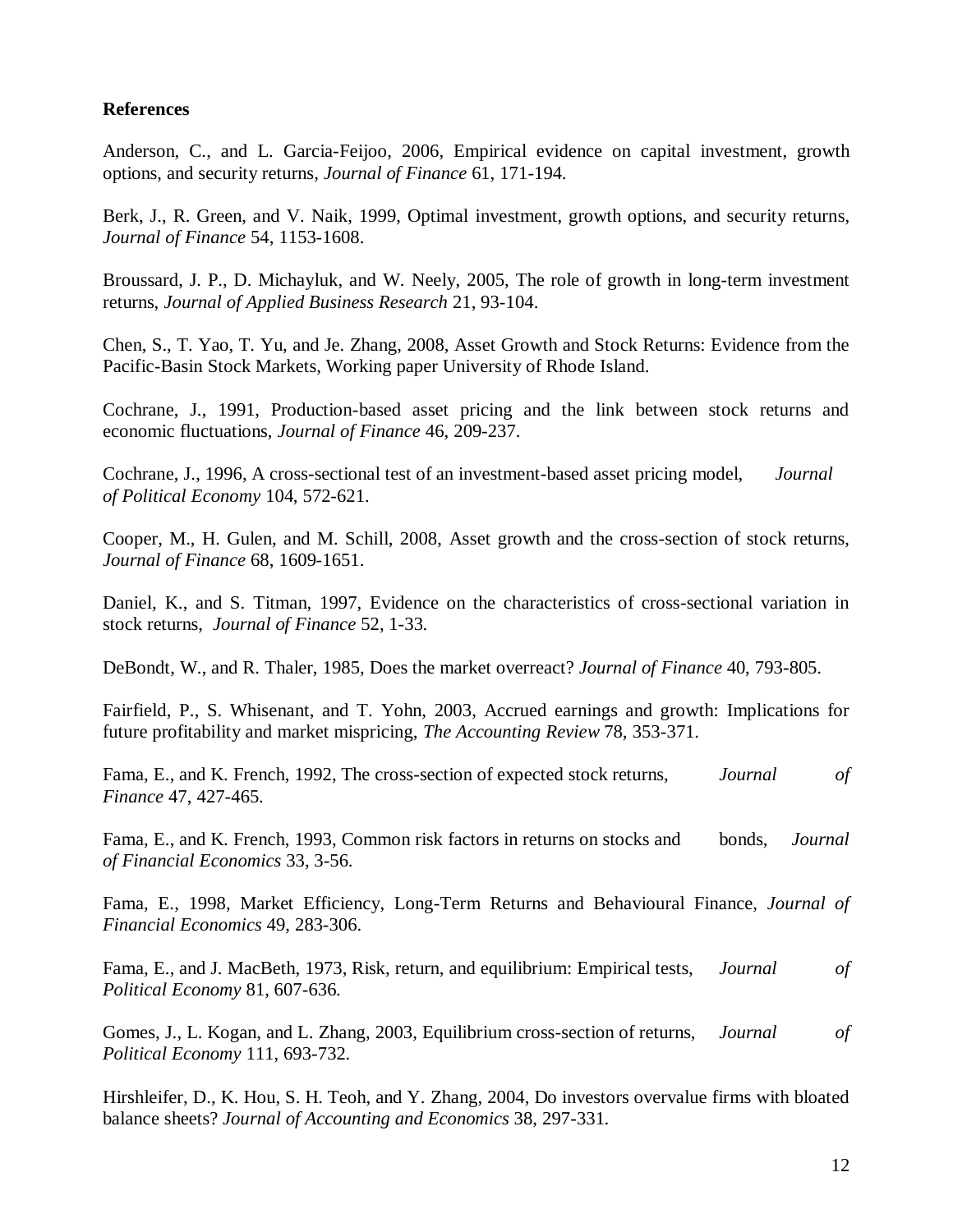Jegadeesh, N., and S. Titman, 1993, Returns to buying winners and selling losers: Implications for stock market efficiency, *Journal of Finance* 48, 65-91.

Lakonishok, J., A. Shleifer, and R. Vishny, 1994, Contrarian investment, extrapolation, and risk, *Journal of Finance* 49, 1541-1578.

Li, D., E. X. N. Li, and L. Zhang, 2008, [Costly external equity: Implications for asset pricing](http://webuser.bus.umich.edu/zhanglu/CostExtFin08Sept.pdf)  [anomalies,](http://webuser.bus.umich.edu/zhanglu/CostExtFin08Sept.pdf) Working paper, University of Michigan.

Li, E. X. N., D. Livdan, and L. Zhang, 2008, Anomalies, *Review of Financial Studies* Forthcoming.

Lipson, M. L., S. Mortal, and M. J. Schill, 2009, What Explains the Asset Growth Effect in Stock Returns? Evidence of Costly Arbitrage, Working paper, University of Virgina.

Lyandres, E., L. Sun, and L. Zhang, 2008, The New Issues Puzzle: Testing the Investment-Based Explanation, *Review of Financial Studies* 21, 2825-2855

Polk, C., and P. Sapienza, 2009, The Stock Market and Corporate Investment: A Test of Catering Theory**,** *Review of Financial Studies* 22, 187-217.

Pontiff, J., 2006, Costly arbitrage and the myth of idiosyncratic risk, *Journal of Accounting and Economics* 42, 35-52.

Sloan, R., 1996, Do stock prices fully reflect information in accruals and cash flows about future earnings? *Accounting Review* 71, 289-315.

Titman, S., J. Wei, and F. Xie, 2004, Capital investments and stock returns, *Journal of Financial and Quantitative Analysis* 39, 677-700.

Tobin, J., 1969, A general equilibrium approach to monetary theory, *Journal of Money Credit and Banking*, 1, 15-29.

Xing, Y., 2008, Interpreting the value effect through the Q-theory: an empirical investigation, *The Review of Financial Studies*, Forthcoming.

Yoshikawa, H., 1980, On the "q" theory of investment, *American Economic Review* 70, 739-743.

Zhang, F., 2006, Accruals, investment, and the accrual anomaly, *Accounting Review* 82, 1333- 1363.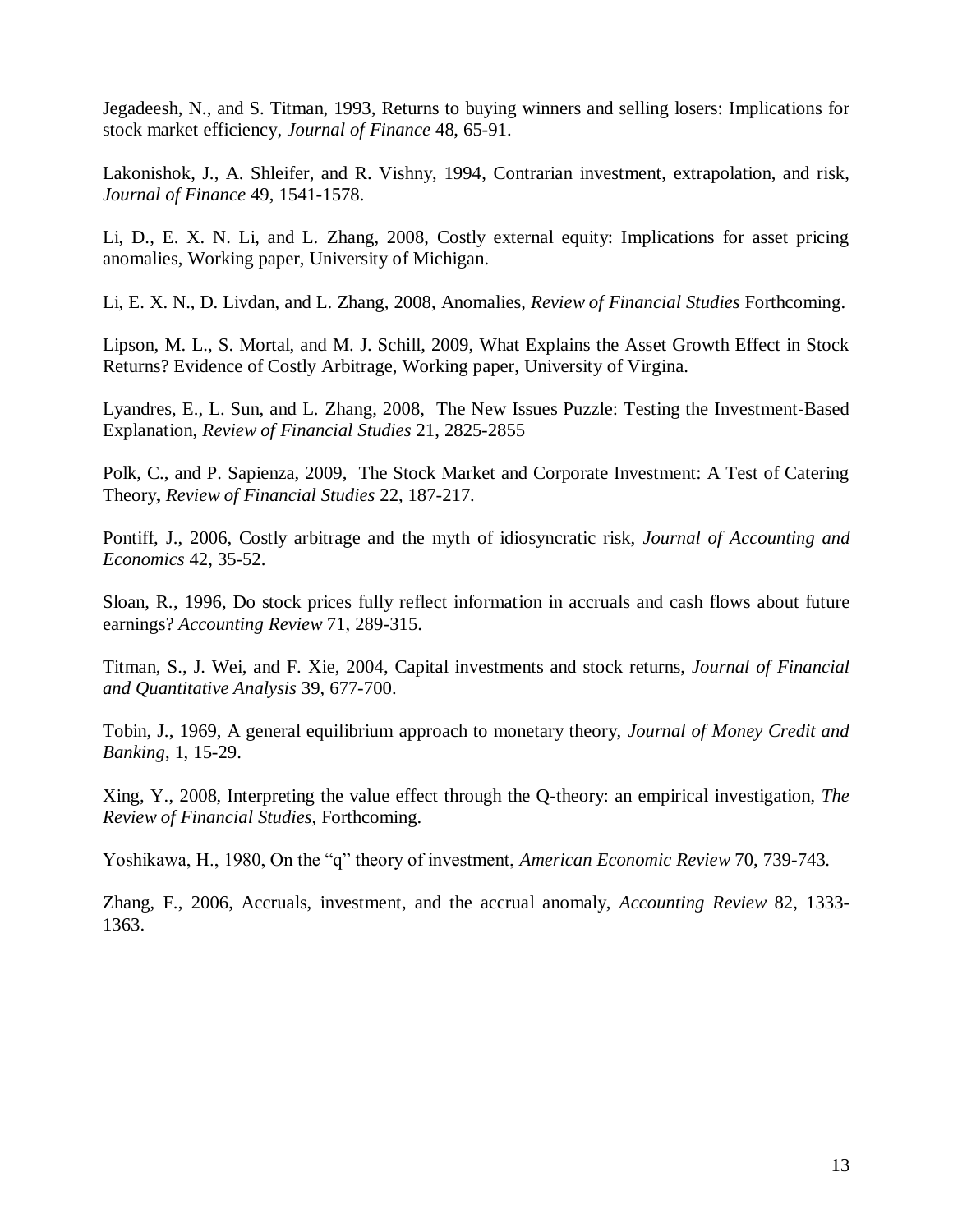#### **Table 1 Summary statistics of asset growth portfolios**

This table reports summary statistics for the firms that comprise the 10 asset growth portfolios. At the end of June of each year from 1968 to 2006, stocks are allocated into deciles based on asset growth rates defined as the percentage change in total assets from the past two fiscal years. Market capitalization is the June market value of equity. The past 36 month return is the 36-month buy and hold return ending in June. The figures reported are time series averages of yearly cross-sectional medians. The low – high growth figure represents the difference between the value for the low growth decile and that of the high growth decile. The t-statistic tests whether the low – high growth figure is different from zero. \* and \*\* represents statistical significance at the 5% and 1% level, respectively.

| Asset growth      | Asset growth | Total<br>Assets | Market<br>capitalization | Past 36       | Return     |
|-------------------|--------------|-----------------|--------------------------|---------------|------------|
| decile            | rate         | (SMM)           | (SMM)                    | months return | on assets  |
|                   |              |                 |                          |               |            |
| Low growth        | $-22.0%$     | 26.4            | 24.9                     | $-34.1%$      | $-3.1\%$   |
| 2                 | $-7.4\%$     | 67.1            | 49.2                     | $-11.6%$      | 6.5%       |
| 3                 | $-1.3%$      | 125.9           | 88.4                     | 6.2%          | 10.7%      |
| 4                 | 2.8%         | 173.7           | 128.2                    | 19.5%         | 12.9%      |
| 5                 | 6.2%         | 195.9           | 157.5                    | 27.6%         | 14.3%      |
| 6                 | 9.9%         | 197.8           | 174.2                    | 33.5%         | 15.7%      |
| 7                 | 14.5%        | 179.3           | 189.2                    | 39.1%         | 17.1%      |
| 8                 | 21.3%        | 137.5           | 164.8                    | 48.5%         | 18.5%      |
| 9                 | 34.8%        | 103.6           | 145.7                    | 57.8%         | 19.9%      |
| High growth       | 82.8%        | 81.4            | 121.0                    | 71.4%         | 21.0%      |
| Low - high growth | 104.8%       | 55.0            | 96.1                     | 105.5%        | 24.1%      |
| t-statistic       | $17.86$ **   | $5.83***$       | $5.92***$                | $17.80**$     | $23.13***$ |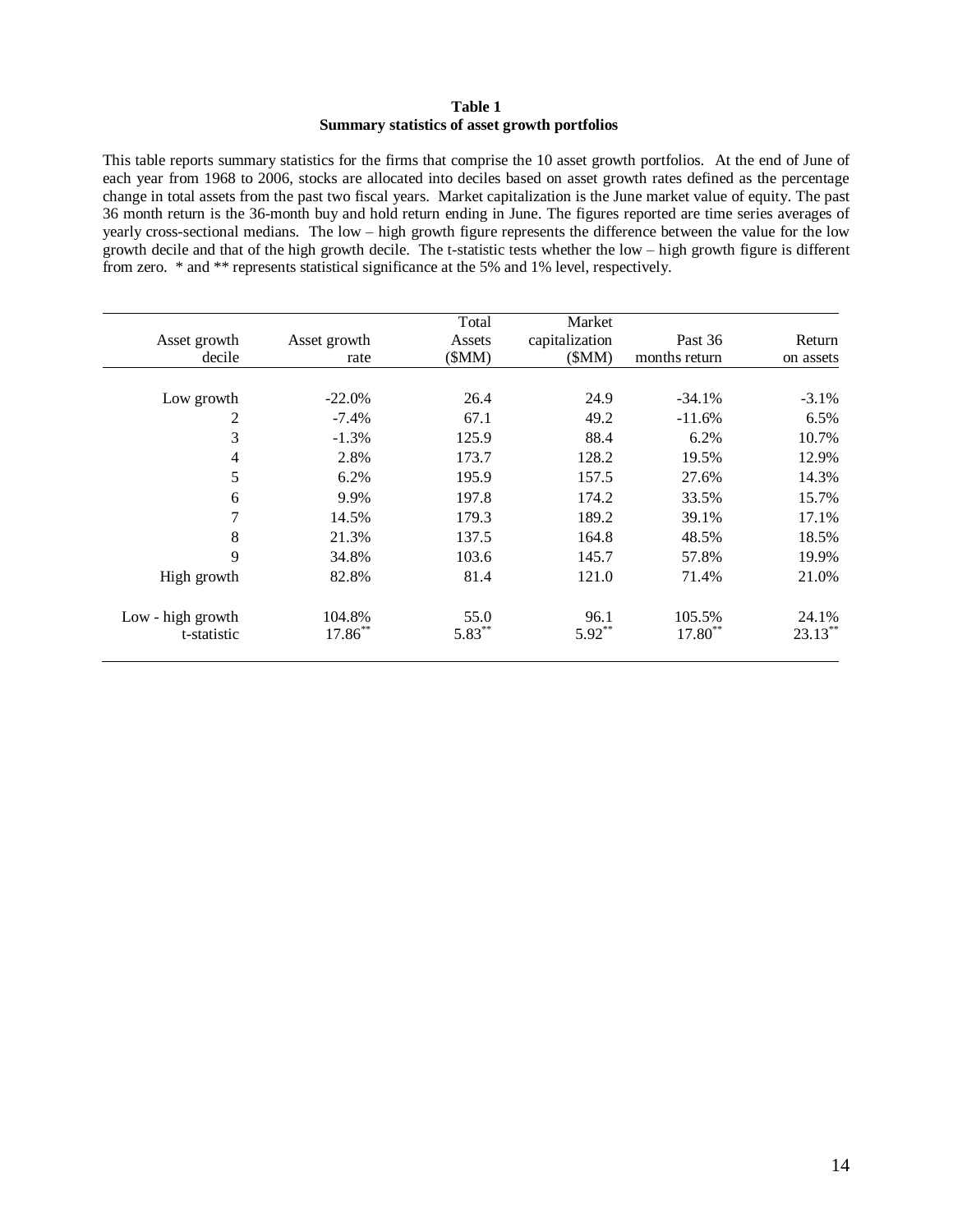#### **Table 2 Monthly returns of asset growth portfolios**

This table reports the mean monthly returns for the asset growth portfolios. At the end of June of each year from 1968 to 2006, stocks are allocated into deciles based on asset growth rates defined as the percentage change in total assets from the past two fiscal years. Equal- and value-weighted portfolios are formed based on the asset growth deciles. The portfolios are held for one year, from July of the portfolio formation year to the following June. Portfolio return statistics are reported over the period of July 1968 to June of 2007. The adjusted returns are intercept values from a Fama-French three factor model. \* and \*\* represents statistical significance at the 5% and 1% level, respectively.

|                   | Raw returns    |                |                | Adjusted returns |
|-------------------|----------------|----------------|----------------|------------------|
|                   | Equal weighted | Value weighted | Equal weighted | Value weighted   |
|                   |                |                |                |                  |
| Low growth        | 1.94%          | 1.48%          | 0.64%          | 0.24%            |
| 2                 | 1.79%          | 1.24%          | 0.56%          | 0.13%            |
| 3                 | 1.59%          | 1.22%          | 0.34%          | 0.13%            |
| 4                 | 1.48%          | 1.16%          | 0.27%          | 0.17%            |
| 5                 | 1.40%          | 1.00%          | 0.22%          | 0.03%            |
| 6                 | 1.32%          | 1.00%          | 0.16%          | 0.06%            |
| 7                 | 1.25%          | 1.02%          | 0.09%          | 0.15%            |
| 8                 | 1.20%          | 0.92%          | 0.04%          | 0.13%            |
| 9                 | 0.93%          | 0.77%          | $-0.23%$       | $-0.01%$         |
| High growth       | 0.35%          | 0.43%          | $-0.84%$       | $-0.46%$         |
| Low - high growth | 1.59%          | 1.05%          | 1.48%          | 0.70%            |
| t-statistic       | $8.36***$      | $5.04***$      | $8.03***$      | $3.84***$        |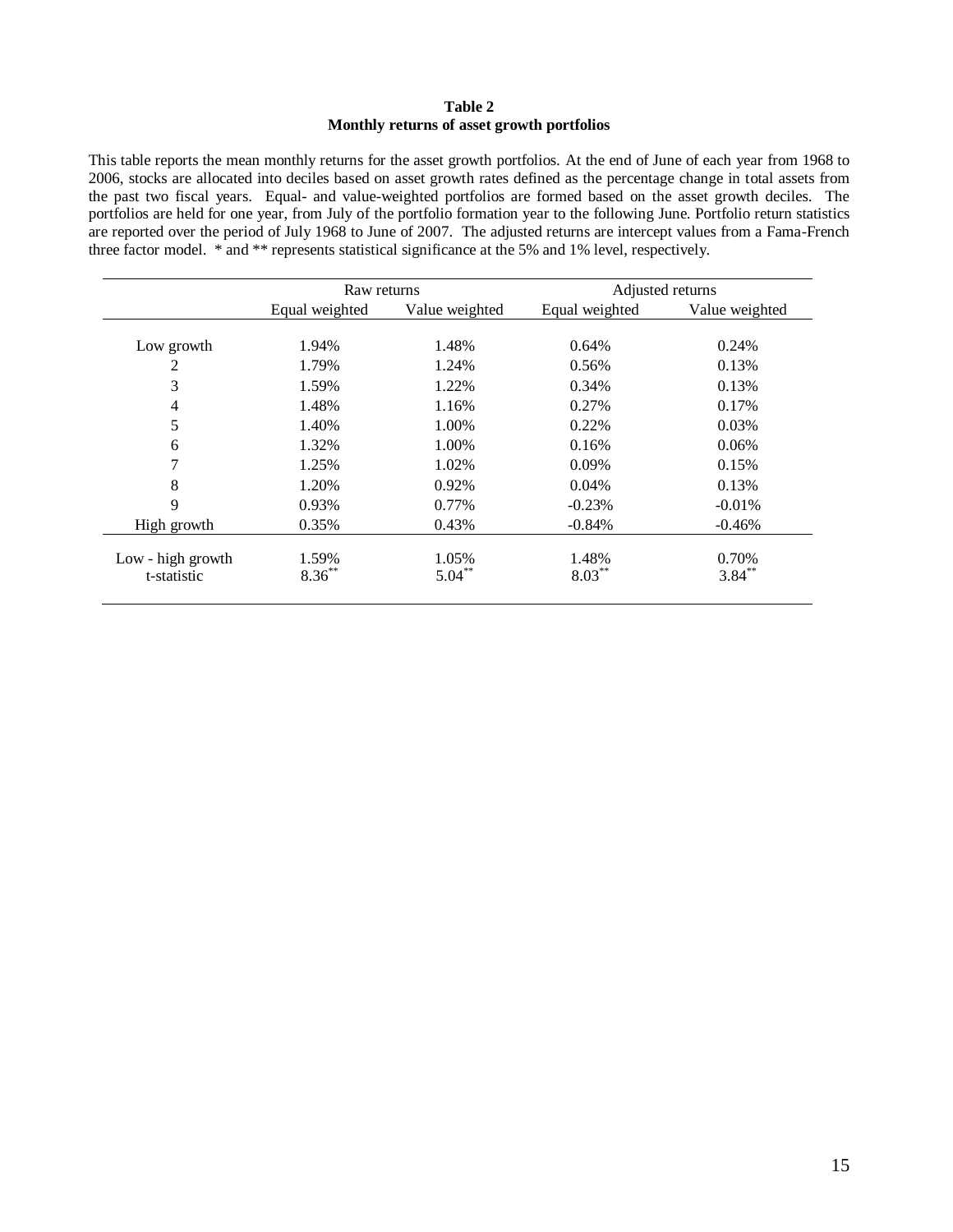### **Table 3 Annual buy-and-hold returns by year**

This table reports mean returns for each sorting year for the two extreme asset growth portfolios. Equal- and valueweighted portfolios are formed based on the asset growth deciles. The portfolios are held for one year, from July of the portfolio formation year to the following June. Portfolio return statistics are reported for each portfolio formation year over the period of July 1968 to June of 2007.

| Year             | Low growth | High growth | Low - high growth |
|------------------|------------|-------------|-------------------|
| 1968             | 7%         | $-17%$      | 25%               |
| 1969             | $-39%$     | $-52%$      | 12%               |
| 1970             | 57%        | 54%         | 3%                |
| 1971             | 12%        | 5%          | 6%                |
| 1972             | $-35%$     | $-44%$      | 9%                |
| 1973             | 1%         | $-17%$      | 18%               |
| 1974             | 63%        | 34%         | 29%               |
| 1975             | 44%        | 25%         | 19%               |
| 1976             | 31%        | 16%         | 15%               |
| 1977             | 63%        | 39%         | 25%               |
| 1978             | 35%        | 22%         | 13%               |
| 1979             | 24%        | 19%         | 5%                |
| 1980             | 52%        | 50%         | 3%                |
| 1981             | $-17%$     | $-35%$      | 18%               |
| 1982             | 162%       | 84%         | 79%               |
| 1983             | $-23%$     | $-36%$      | 13%               |
| 1984             | 1%         | 0%          | 1%                |
| 1985             | 11%        | 19%         | $-7%$             |
| 1986             | 19%        | $-2%$       | 20%               |
| 1987             | $-10%$     | $-20%$      | 11%               |
| 1988             | 9%         | $-4%$       | 13%               |
| 1989             | 6%         | $-2%$       | 9%                |
| 1990             | 27%        | $-3%$       | 30%               |
| 1991             | 72%        | 14%         | 57%               |
| 1992             | 42%        | 9%          | 33%               |
| 1993             | 0%         | $-13%$      | 13%               |
| 1994             | 34%        | 12%         | 22%               |
| 1995             | 73%        | 19%         | 53%               |
| 1996             | $-13%$     | $-10%$      | $-3%$             |
| 1997             | 19%        | $8\%$       | 11%               |
| 1998             | 29%        | $-6%$       | 35%               |
| 1999             | 125%       | 5%          | 120%              |
| 2000             | $-13%$     | $-26%$      | 13%               |
| 2001             | $-2%$      | $-45%$      | 43%               |
| 2002             | 79%        | 17%         | 62%               |
| 2003             | 64%        | 34%         | 30%               |
| 2004             | $-8%$      | $0\%$       | $-8%$             |
| 2005             | 14%        | 7%          | 6%                |
| 2006             | 12%        | 14%         | $-2%$             |
| Mean (all years) | 26%        | 4%          | 22%               |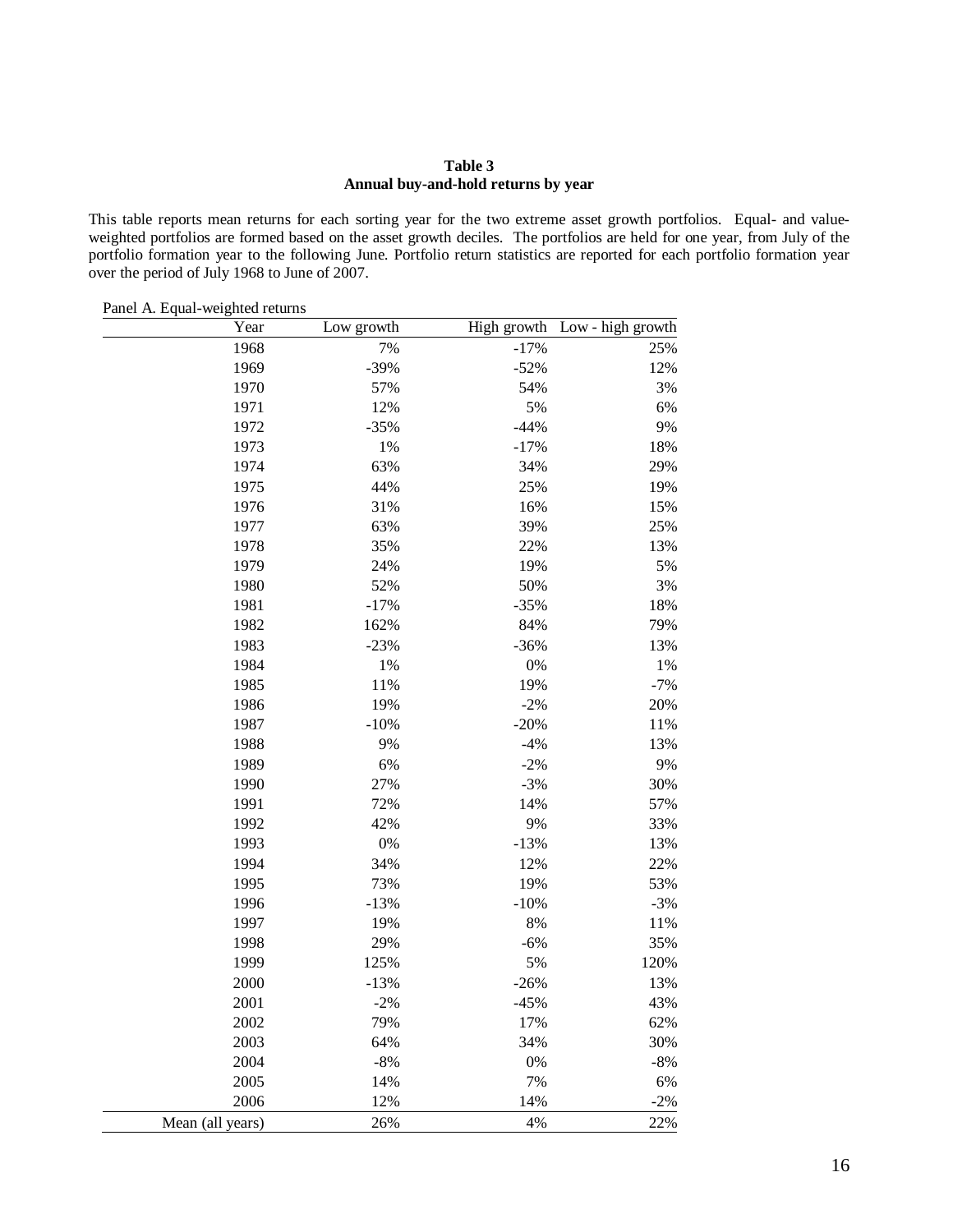#### **Table 3 (Continued) Annual buy-and-hold returns by year**

|  | Panel B. Value-weighted returns |  |
|--|---------------------------------|--|
|--|---------------------------------|--|

| Year             | Low growth | High growth | Low - high growth |
|------------------|------------|-------------|-------------------|
| 1968             | 1%         | $-18%$      | 19%               |
| 1969             | $-27%$     | $-46%$      | 19%               |
| 1970             | 44%        | 51%         | $-7%$             |
| 1971             | 7%         | 18%         | $-12%$            |
| 1972             | $-28%$     | $-26%$      | $-2%$             |
| 1973             | 10%        | $-14%$      | 23%               |
| 1974             | 54%        | 30%         | 23%               |
| 1975             | 41%        | 16%         | 24%               |
| 1976             | 28%        | $-2%$       | 31%               |
| 1977             | 26%        | 7%          | 19%               |
| 1978             | 28%        | 11%         | 17%               |
| 1979             | 19%        | 27%         | $-7%$             |
| 1980             | 40%        | 41%         | $-1\%$            |
| 1981             | $-16%$     | $-35%$      | 20%               |
| 1982             | 123%       | 71%         | 52%               |
| 1983             | $-10%$     | $-31%$      | 21%               |
| 1984             | 10%        | 13%         | $-3%$             |
| 1985             | 20%        | 18%         | 1%                |
| 1986             | 11%        | 10%         | 1%                |
| 1987             | $-16%$     | $-16%$      | 0%                |
| 1988             | 42%        | 11%         | 32%               |
| 1989             | $8\%$      | 12%         | $-4%$             |
| 1990             | $-7%$      | 6%          | $-14%$            |
| 1991             | 24%        | 18%         | 5%                |
| 1992             | 27%        | 10%         | 16%               |
| 1993             | 3%         | $-1%$       | 4%                |
| 1994             | 18%        | 32%         | $-14%$            |
| 1995             | 45%        | 24%         | 20%               |
| 1996             | 22%        | 9%          | 13%               |
| 1997             | 31%        | 29%         | 2%                |
| 1998             | 12%        | 9%          | 3%                |
| 1999             | 33%        | 3%          | 30%               |
| 2000             | $0\%$      | $-38%$      | 38%               |
| 2001             | $-7%$      | $-52%$      | 45%               |
| 2002             | 50%        | 6%          | 44%               |
| 2003             | 16%        | 17%         | $0\%$             |
| 2004             | $-10%$     | $-6%$       | $-4%$             |
| 2005             | 15%        | $2\%$       | 13%               |
| 2006             | 23%        | 26%         | $-3%$             |
| Mean (all years) | 18%        | 6%          | 12%               |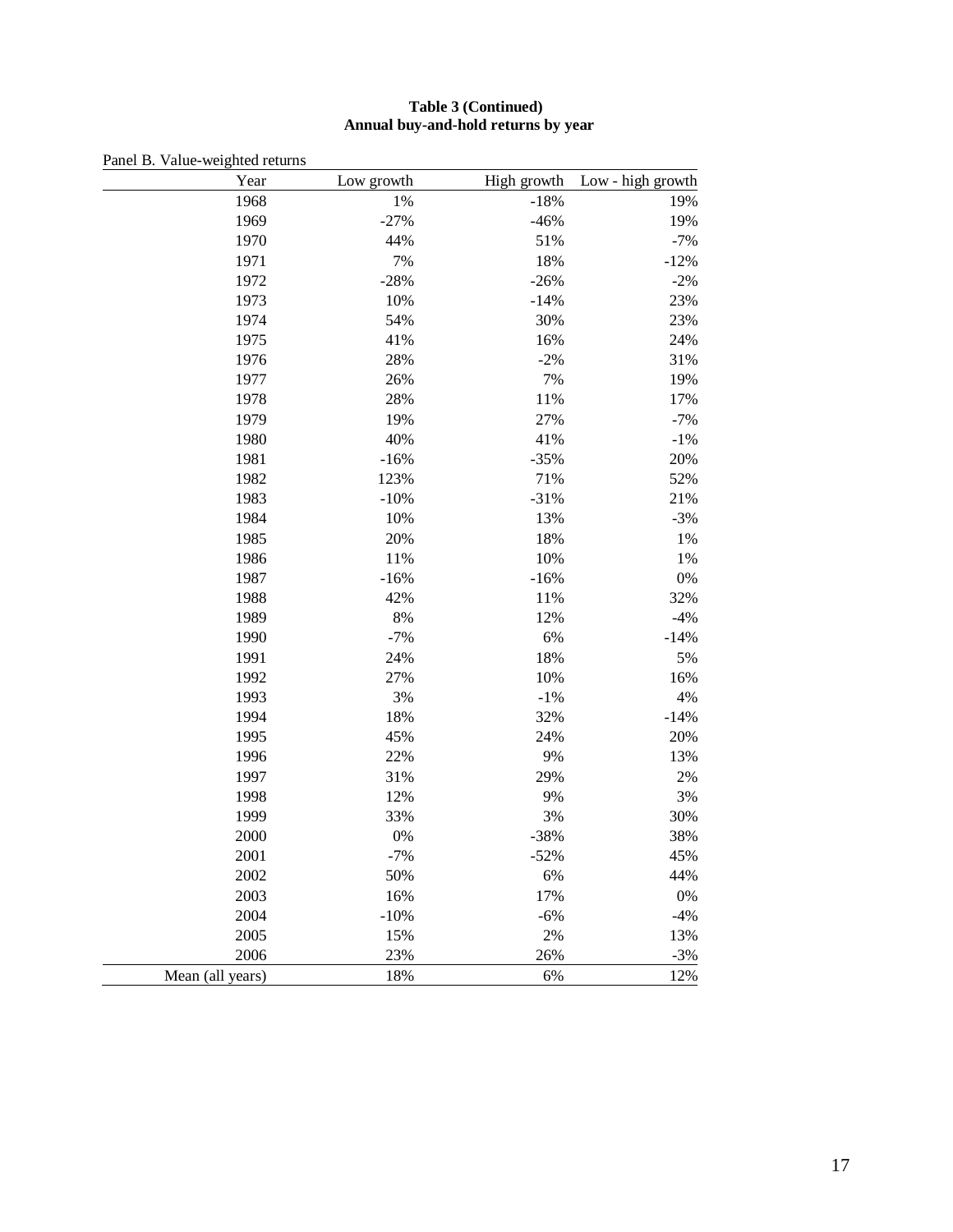### **Table 4 Risk-adjusted monthly returns for low and high asset growth stocks by capitalization level**

This table reports the mean monthly risk-adjusted returns for the asset growth portfolios. We sort firms into three size groups using the  $30<sup>th</sup>$  and  $70<sup>th</sup>$  NYSE market equity percentiles in June of the portfolio formation year. For each capitalization group (small, medium, and large) we then assign firms to one of ten deciles based on annual asset growth rates, and form equal-weighted and value-weighted portfolios for the next 12 months. For each capitalization level, equaland value-weighted portfolios are formed based on the asset growth deciles. The portfolios are held for one year, from July of the portfolio formation year to the following June. Portfolio return statistics are reported over the period of July 1968 to June of 2007. The adjusted returns are intercept values from a Fama-French three factor model. \* and \*\* represents statistical significance at the 5% and 1% level, respectively.

| Sample                               | Low growth            | High growth           | Low-high growth | t-stat            |
|--------------------------------------|-----------------------|-----------------------|-----------------|-------------------|
| Small size                           | 0.69%                 | $-0.94%$              | 1.63%           | $8.96***$         |
| Medium size                          | $-0.15%$              | $-0.56%$              | 0.40%           | $2.04*$           |
| Large size                           | 0.27%                 | $-0.36%$              | 0.63%           | $2.54***$         |
| Panel B. Value-weighted mean returns |                       |                       |                 |                   |
| Sample                               | Low growth            | High growth           | Low-high growth | t-stat            |
|                                      |                       |                       |                 |                   |
| Small size<br>Medium size            | $-0.02\%$<br>$-0.14%$ | $-1.06\%$<br>$-0.51%$ | 1.03%<br>0.37%  | $6.18***$<br>1.79 |

Panel A. Equal-weighted mean returns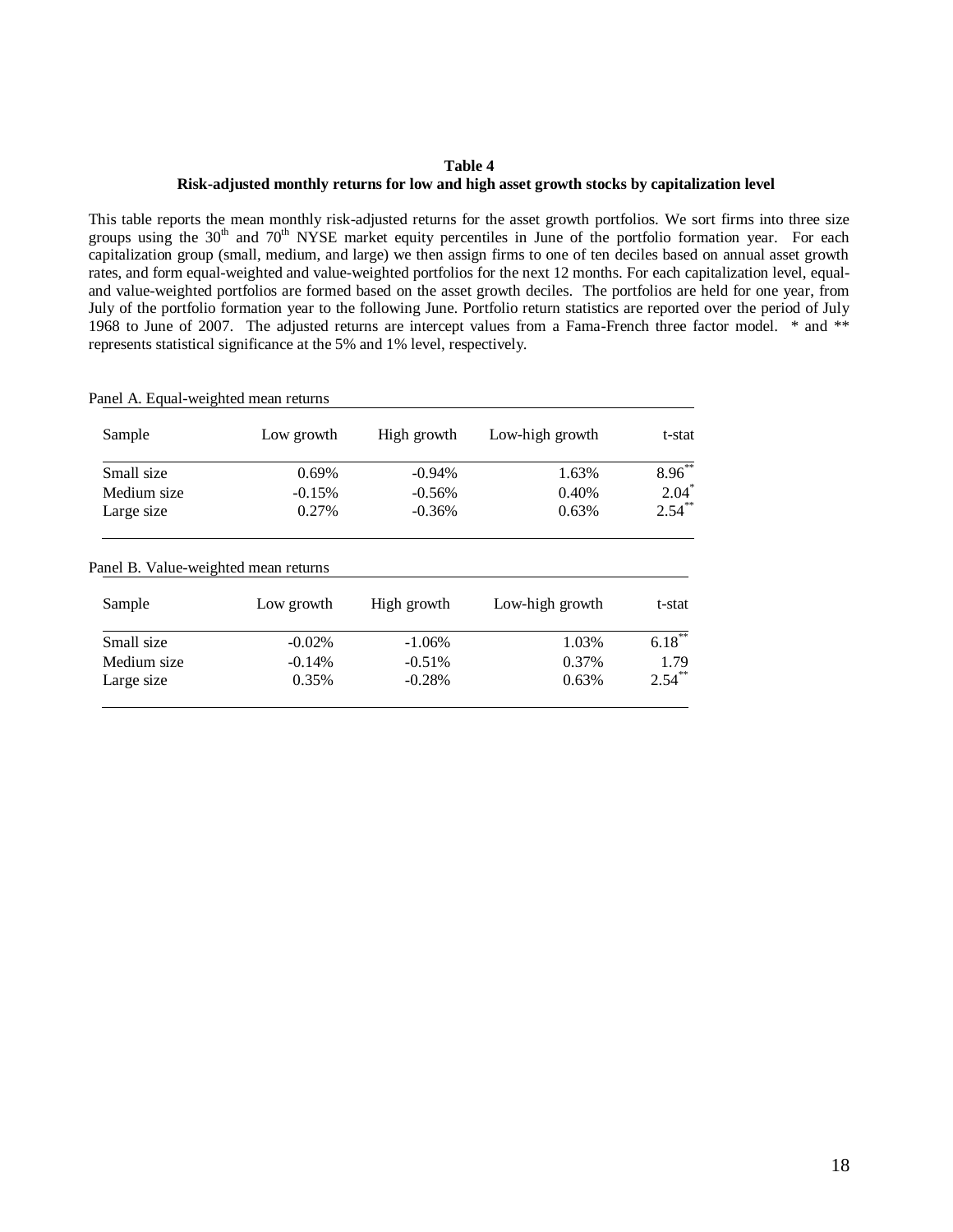### **Table 5 Monthly returns of asset growth portfolios over five years**

This table reports mean monthly returns and five-year cumulative returns for the extreme asset growth portfolios. At the end of June of each year *t* over 1968 to 2006, stocks are allocated into deciles based on asset growth rates defined as the percentage change in total assets from the past two fiscal years. Equal- and value-weighted portfolios are formed based on June asset growth decile cutoffs. The portfolios are held for one year, from July of the portfolio formation year to June of the following year, and then rebalanced based on updated asset growth data. \* and \*\* represents statistical significance at the 5% and 1% level, respectively.

| - – – – –<br>Year after sorting | Low growth | High growth | Low-high growth | t-stat    |
|---------------------------------|------------|-------------|-----------------|-----------|
| Year 1                          | 1.94%      | 0.35%       | 1.59%           | $8.36***$ |
| Year 2                          | 1.62%      | 0.83%       | 0.78%           | $4.68***$ |
| Year 3                          | 1.73%      | 1.29%       | 0.44%           | $3.40**$  |
| Year 4                          | 1.69%      | 1.29%       | 0.41%           | $3.27***$ |
| Year 5                          | 1.66%      | 1.40%       | 0.26%           | $2.05^*$  |
| Cumulative (Years 1 through 5)  | 165.84%    | 74.72%      | 91.12%          | $9.63***$ |

#### Panel A. Equal-weighted portfolios

#### Panel B. Value-weighted portfolios

| Year after sorting             |        | Low growth | High growth | Low-high growth | t-stat    |
|--------------------------------|--------|------------|-------------|-----------------|-----------|
|                                | Year 1 | 1.48%      | 0.43%       | 1.05%           | $5.04***$ |
|                                | Year 2 | 1.33%      | 0.65%       | 0.68%           | $3.39***$ |
|                                | Year 3 | 1.69%      | 1.16%       | 0.53%           | $2.82***$ |
|                                | Year 4 | 1.32%      | 1.20%       | 0.12%           | 0.61      |
|                                | Year 5 | 1.28%      | 1.26%       | 0.00%           | 0.11      |
| Cumulative (Years 1 through 5) |        | 128.79%    | 79.11%      | 49.67%          | $4.25***$ |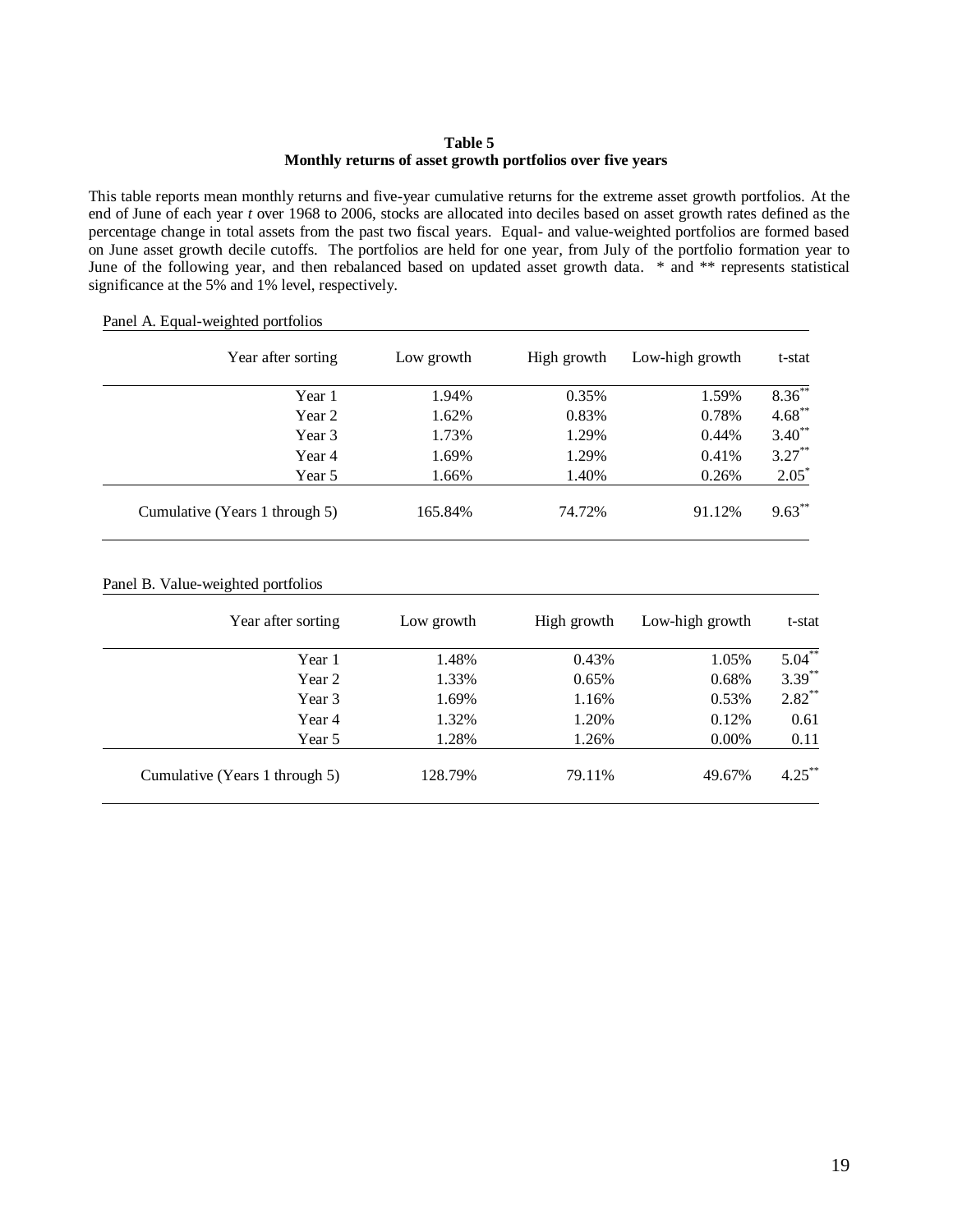### **Table 6 Fama-MacBeth Regressions of Annual Stock Returns on Asset Growth and Other Variables**

This table reports mean regression coefficients for annual cross-sectional regressions of annual firm returns on a set of annual firm characteristics following Fama-MacBeth (1973) for each year from 1968 to 2006. *Asset growth* is the asset growth rate defined as the percentage change in total assets from the fiscal year ending in calendar year *t*-2 to fiscal year ending in calendar year *t*-1. *Lag asset growth* is the one year lagged asset growth rate defined as the percentage change in total assets from the fiscal year ending in calendar year *t*-3 to fiscal year ending in calendar year *t*-2. The *book-to-market ratio* is calculated using the Compustat data in the fiscal year ending in calendar year *t*-1 and is defined as in Davis, Fama, and French (2000). *Market capitalization* is the June market value of equity. *Past 6 month return* is the buy-and-hold return over the past six months ending in June. *Past 36 month return* is the 36-month buy and hold return ending in June. Coefficient estimates are time series averages of cross-sectional regression betas obtained from annual cross-sectional regressions. The *t*-statistics, in parentheses, are adjusted for autocorrelation in the beta estimates.

|                          | Intercept               | Asset<br>growth             | Lag asset<br>growth         | Book-to-<br>market ratio | Market<br>capitalization | Past 6 months<br>return | Past 36 months<br>return |
|--------------------------|-------------------------|-----------------------------|-----------------------------|--------------------------|--------------------------|-------------------------|--------------------------|
| All firms                |                         |                             |                             |                          |                          |                         |                          |
| Coefficient<br>$t$ -stat | 0.1443<br>$(5.27^{**})$ | $-0.0754$<br>$(-6.07^{**})$ | $-0.0317$<br>$(-2.83^{**})$ | 0.0359<br>$(3.38^{**})$  | $-0.003$<br>$(-1.41)$    | 0.0192<br>(0.95)        | 0.0039<br>(0.44)         |
| Small firms              |                         |                             |                             |                          |                          |                         |                          |
| Coefficient<br>$t$ -stat | 0.1932<br>$(4.51^{**})$ | $-0.0749$<br>$(-5.19^{**})$ | $-0.0369$<br>$(-2.20^*)$    | 0.0288<br>$(2.58^{**})$  | $-0.4605$<br>$(-1.83)$   | 0.0159<br>(0.80)        | $-0.0058$<br>$(-0.54)$   |
| Medium firms             |                         |                             |                             |                          |                          |                         |                          |
| Coefficient<br>t-stat    | 0.1281<br>$(4.15^{**})$ | $-0.073$<br>$(-4.30^{**})$  | $-0.0153$<br>$(-0.80)$      | 0.0237<br>(1.78)         | $-0.0493$<br>$(-0.99)$   | 0.0539<br>(1.47)        | 0.0153<br>$(2.06^*)$     |
| Large firms              |                         |                             |                             |                          |                          |                         |                          |
| Coefficient<br>$t$ -stat | 0.1132<br>$(5.59^{**})$ | $-0.0478$<br>$(-3.59^{**})$ | $-0.0391$<br>$(-1.35)$      | 0.0124<br>(0.63)         | $-0.0006$<br>$(-0.89)$   | 0.0655<br>(1.77)        | 0.0122<br>$(2.25^*)$     |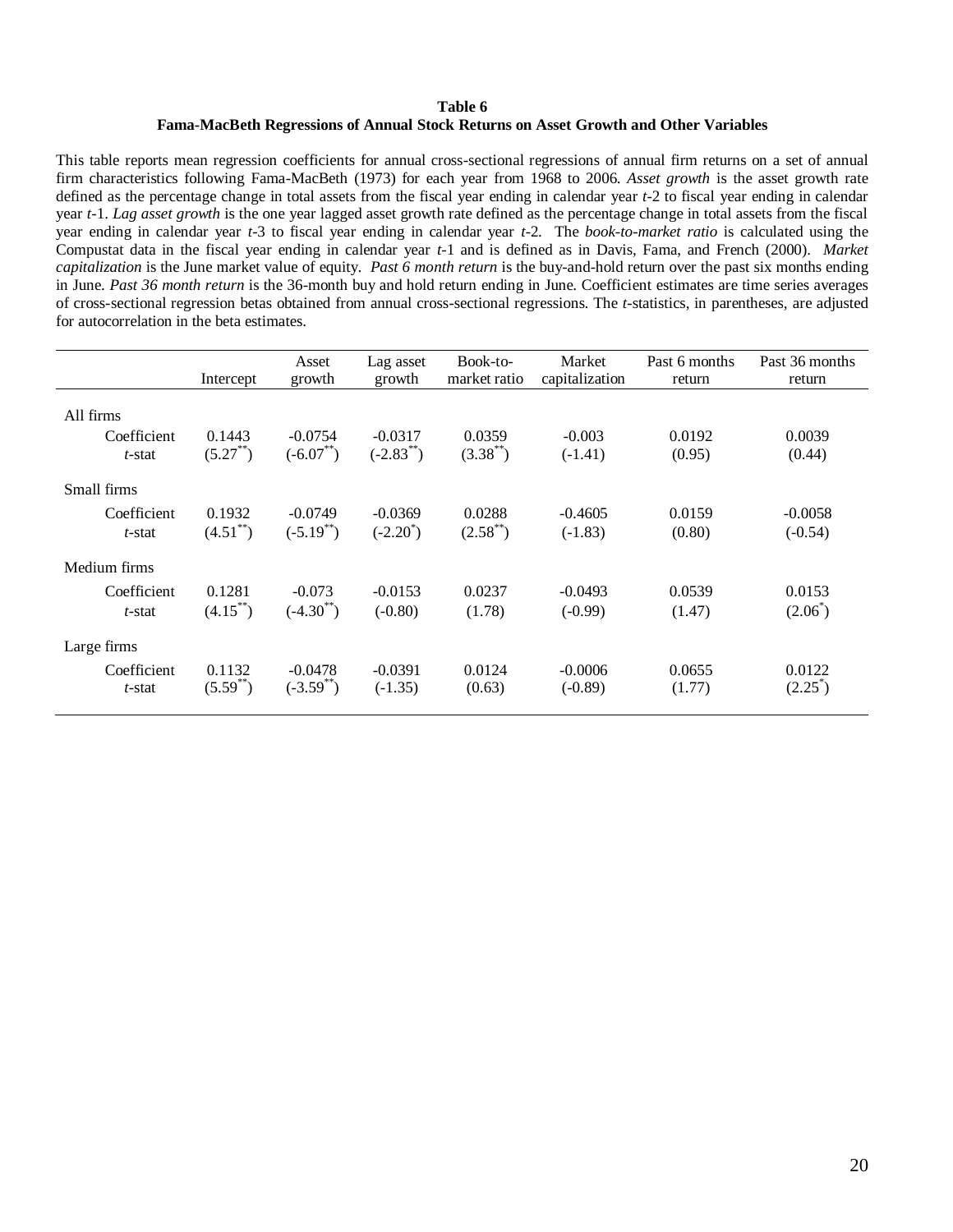

*Panel A. Equal-weighted returns.*



*Panel B. Value--weighted returns.*

**Figure 1. Mean returns for asset growth deciles in event time.** At the end of June of each year from 1968 to 2006, stocks are allocated into deciles based on asset growth rates defined as the percentage change in total assets from the past two fiscal years. Equal-weighted (Panel A) and value-weighted (Panel B) portfolio return statistics are reported every year for 10 years around the portfolio formation year over the period of July 1968 to June 2003. Monthly average returns to the portfolios formed in June and held over to the following July. The x-axes labels refer to the year relative to the time of portfolio formation.